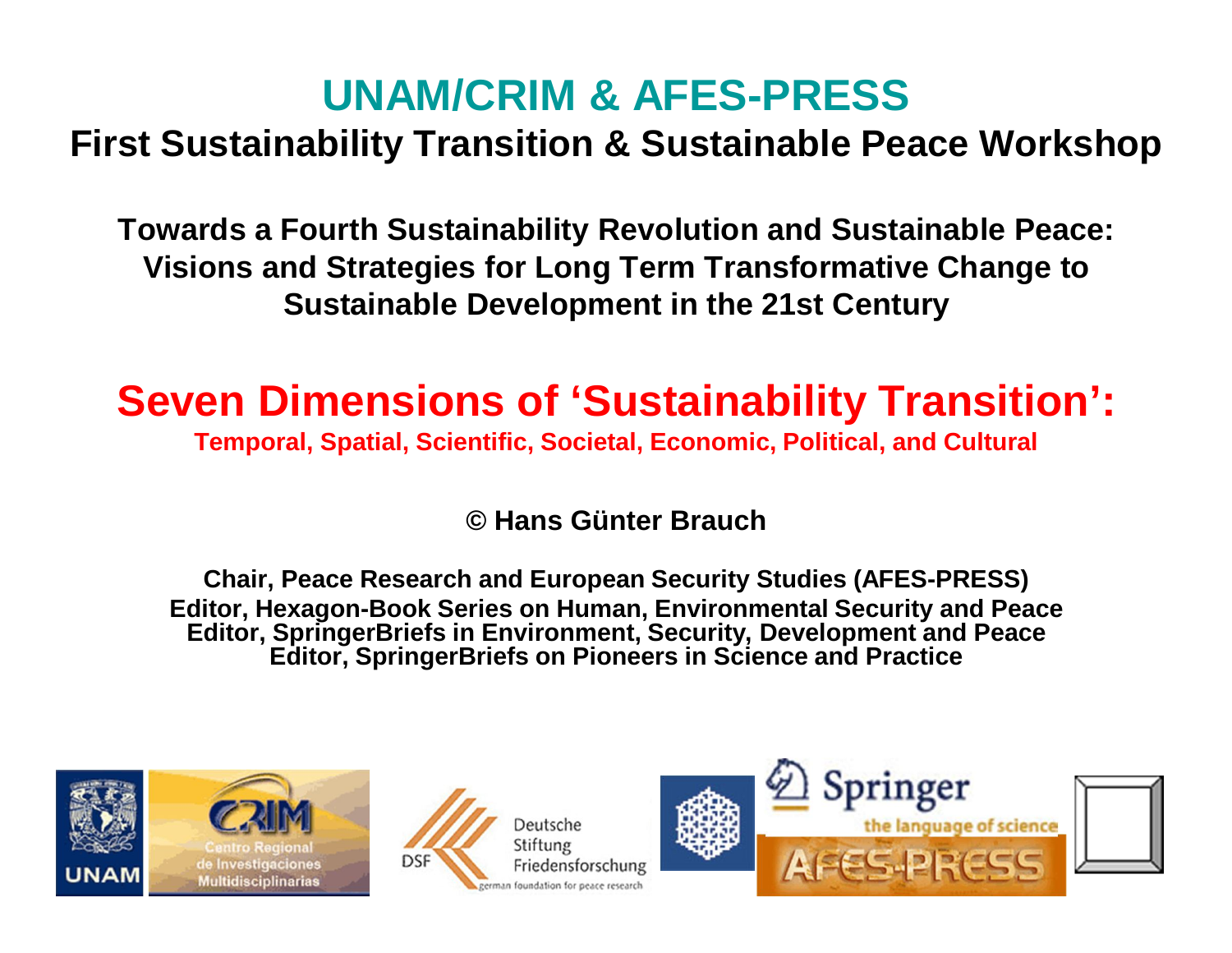### **Abstract & Keywords**

• This paper contextualizes the emerging debate on sustainability transition (ST) in seven dimensions. The paper is structured in twelve parts. After an introduction outlining the paper's goals, objectives, thesis and structure, the second part discusses five historical times (geological, technical, political, conjunctural, and short-term events) and the three previous great transformations (technical, industrial, IT revolutions), while the third part reviews twenty-five years of policy and scientific debates on the goal of sustainable development (SD) and the fourth addresses the emergence of scientific and policy debates on ST since 2005. The subsequent seven parts of the paper briefly review the Temporal (5), Spatial (6), Scientific (7), Societal (8), Economic (9), Political (10), and Cultural (11) dimensions of ST. The concluding part (12) addresses obstacles to ST and points to a need to overcome old mindsets and world views. It takes up the argument of Oswald Spring and Brauch (2011) on opposing world views, mindsets, and coping strategies: either to continue with a business-as-usual (BAU) approach or to move towards a fourth sustainability revolution (FSR). It argues for the latter, in order to avoid a neo-Malthusian and Hobbesian dead end that may result in a militarization of the security impacts of GEC and global climate change, as well as the Cornucopian dead end of geoengineering. The paper suggests a dialogue on the linkages between the goals, processes and strategies of ST and the normative goal of a sustainable peace that will require an intensive multidisciplinary dialogue, most particularly between the environment community and the peace and security studies communities.

**Keywords:** sustainability transition, timel, space, science, society, economy, politics, culture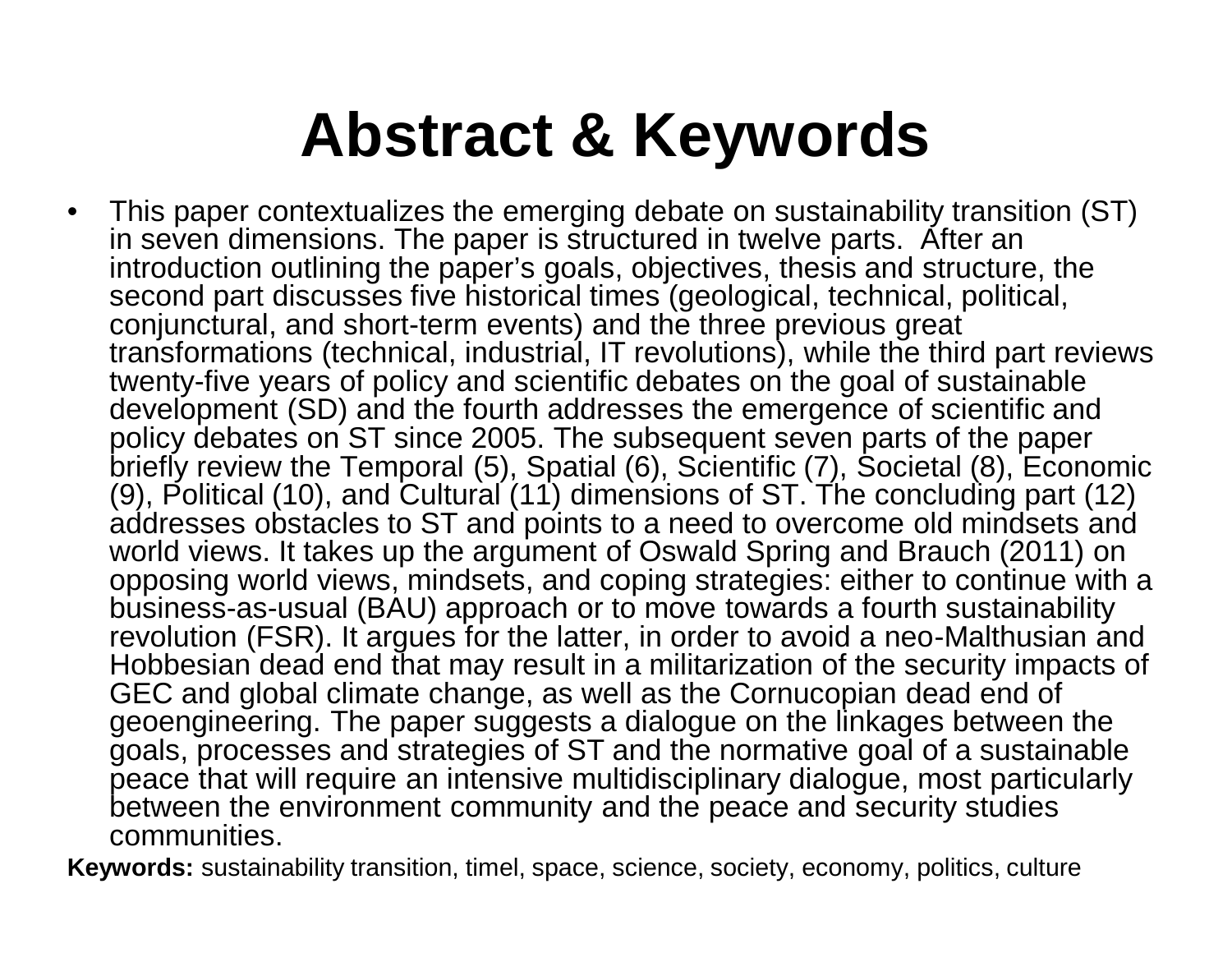### **Contents**

- 1. Introduction: Goals, Objectives, Thesis and Structure
- 2. Five Historical Times & Past Grand Transformations
- 3. Goal of Sustainability & Past 25 Years of Policy and Scientific Debates on Sustainable Development
- 4. Emergence of the Scientific & Policy Debates on 'Sustainability Transition'
- 5. Temporal Dimension of Sustainability Transition
- 6. Spatial Dimension of Sustainability Transition
- 7. Scientific Dimension of Sustainability Transition
- 8. Societal Dimension of Sustainability Transition
- 9. Economic Dimension of Sustainability Transition
- 10. Political Dimension of Sustainability Transition
- 11. Cultural Dimension of Sustainability Transition
- 12. Addressing Obstacles to Sustainability Transition: Overcoming Old Mindsets & World Views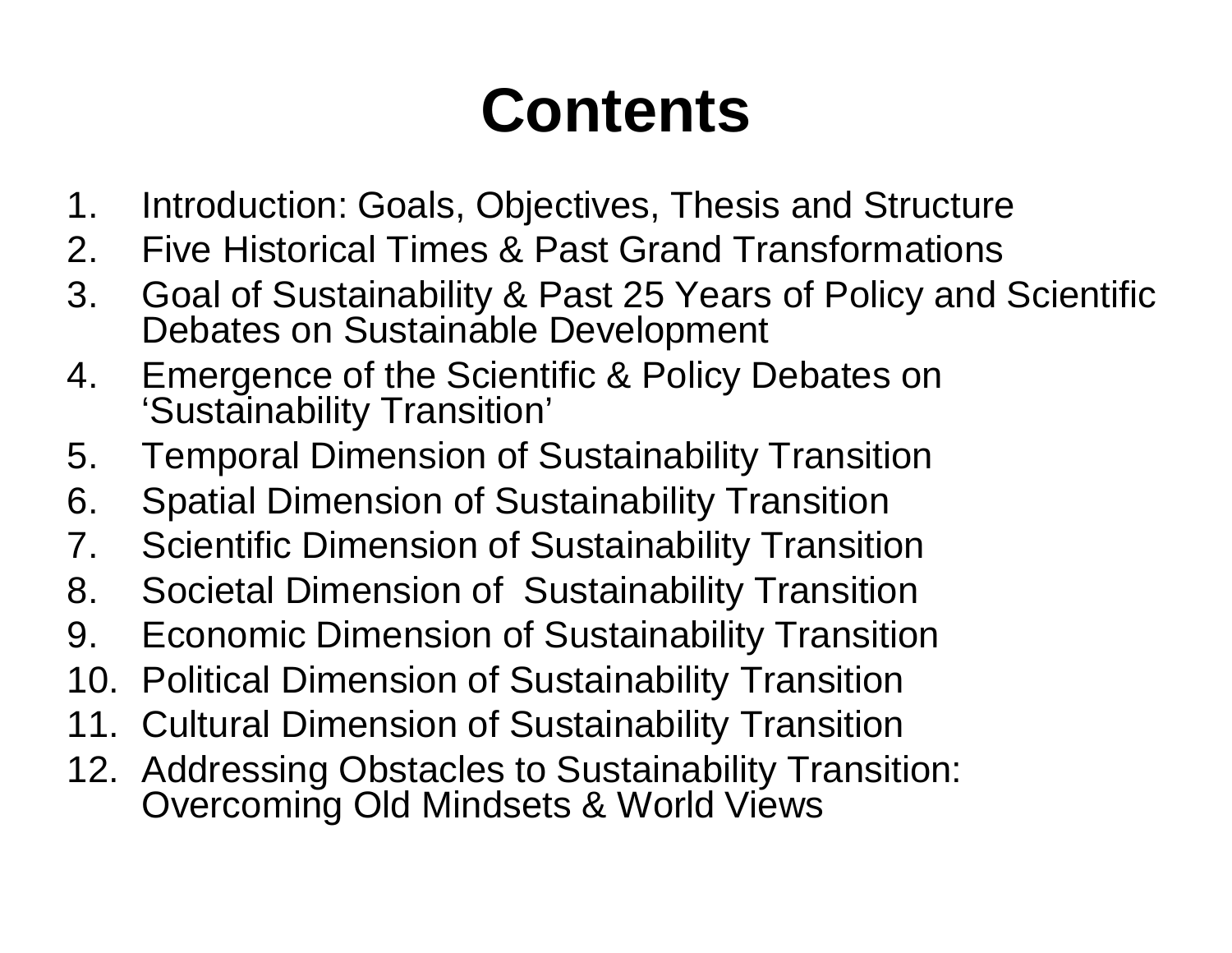## **1. Introduction: Goals, Objectives, Thesis and Structure**

#### '**Sustainability transition' research has evolved since 2004:**

- Clark, Crutzen, Schellnhuber: 'Science for Global Sustainability' (2004).
- Dutch *Knowledge Network on Systems Innovation &Transition*
	- complex systems analysis,
	- socio-technological and a governance perspective".
- Relies on research that has evolved since the 1990s when "innovation & technology scholars … started to address environmental innovation and sustainability transitions more explicitly:
	- *technological innovation systems approach* (TIS) and
	- *multi‐level perspective* (MLP) approaches has contributed.
- '*Sustainability Transitions Research Network*' (STRN, 2009/2010),
- 'Routledge Studies in Sustainability Transitions' (2010),
- Journal '*Environmental Innovation and Sustainability Transitions*' (2011)
- WBGU Report on a 'Social Contract for Sustainability' (2011)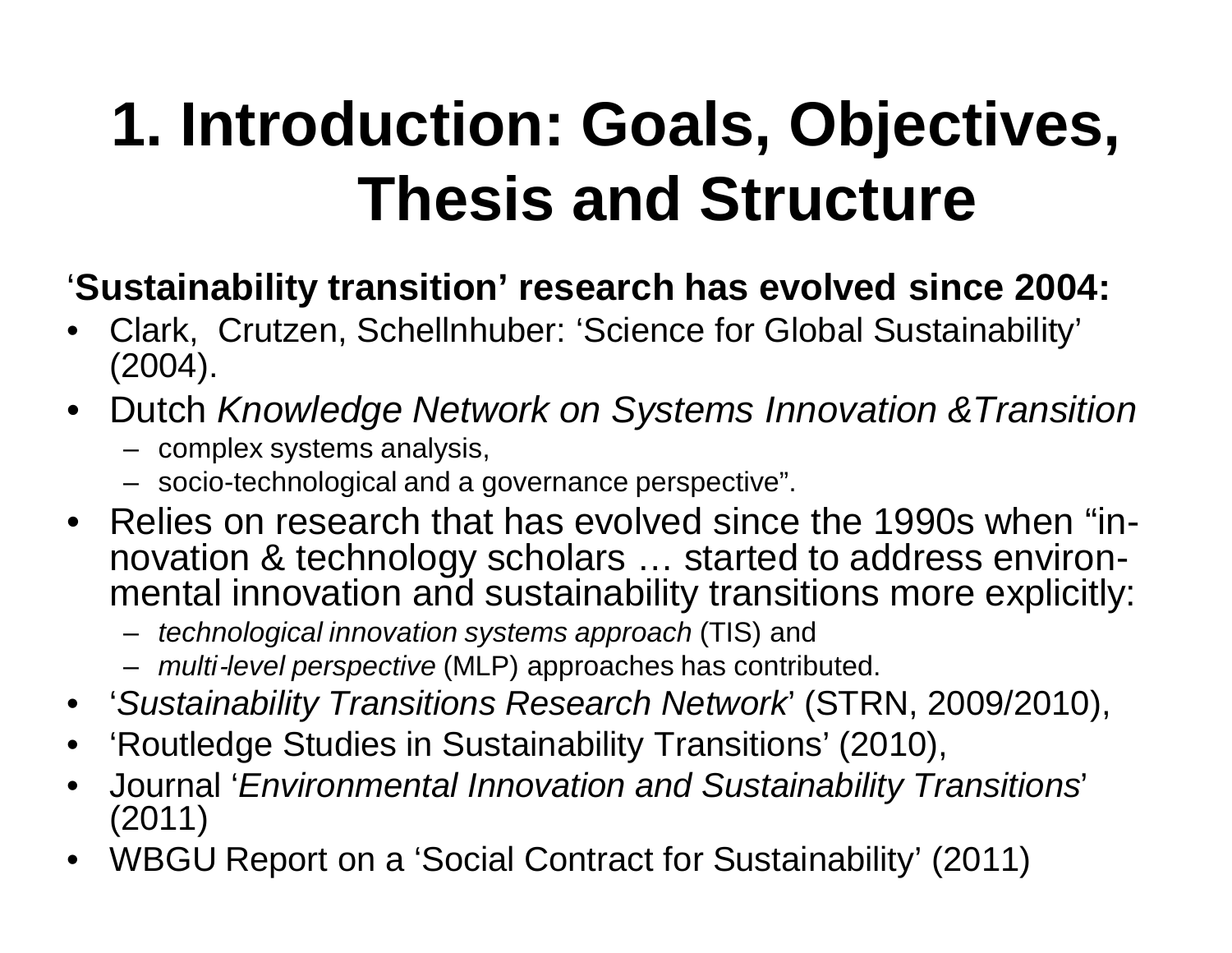# 1.1. KSI definition

- Sustainability transitions are one of the great challenges of the 21st century. Both scientists and politicians agree on the fact that our system is in need of fundamental transformation.
- After WW II the Western world realized in a few decades a welfare state with prosperity for most people. But around 1970 a growing number of groups expressed strong concerns about the social and environmental risks which have come along with that progress.
- Food crises, climate crises, financial and economic crises increased the sense of urgency. It is certain that sustainable development will require a set of deep structural changes of modern societies. Such processes of change are called transitions and take time, lots of time.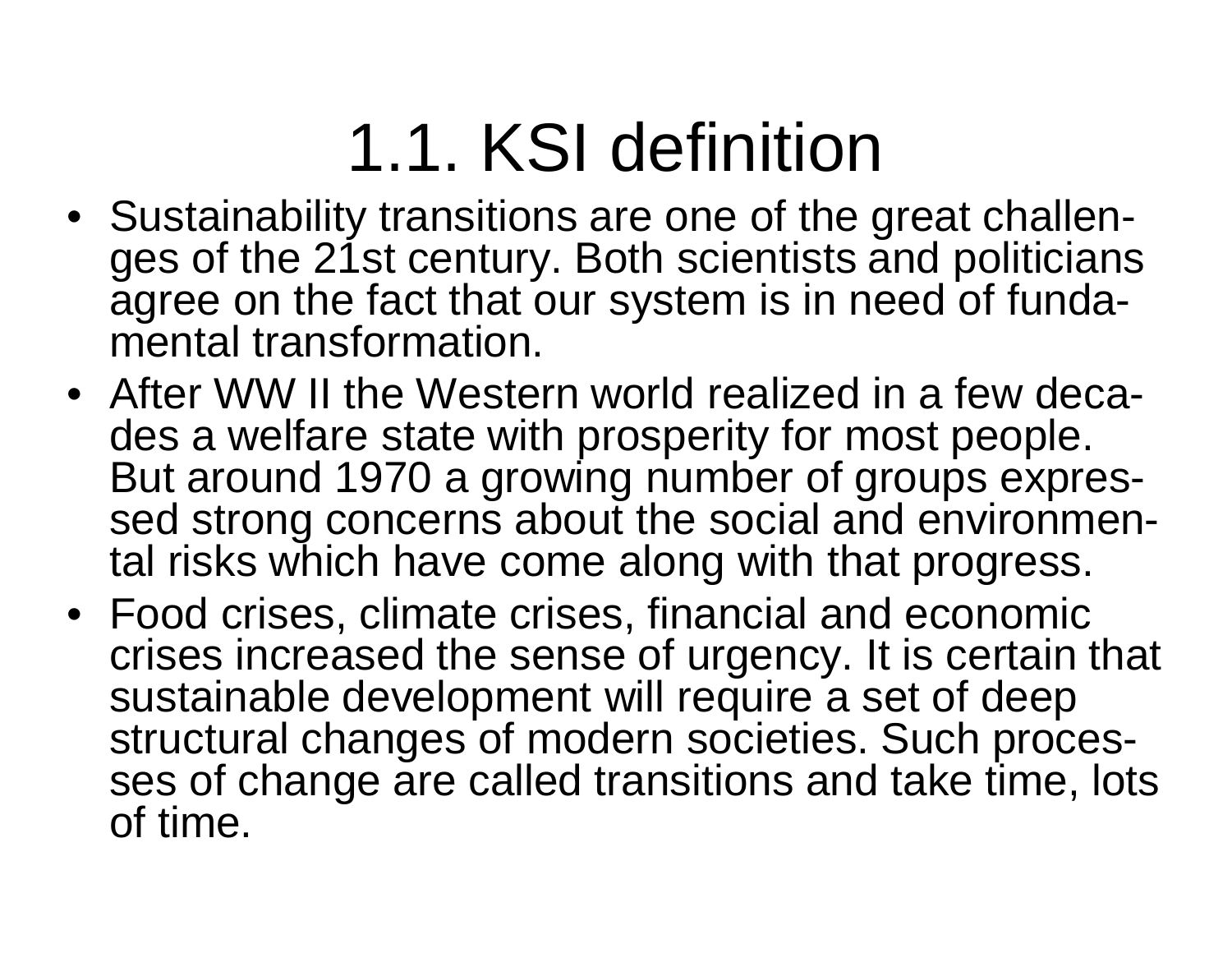# **1.2. Two parallel discourses**

- The parallel discourse on 'sustainability transition' addresses both the causes and impacts of GEC and GCC by facing & coping with both and avoiding the projected societal consequences of dangerous or catastrophic climate change and of possible tipping points in the climate system.
- From this perspective the goal of 'sustainable development' and the perspective on **'sustainability transition' refer to a much wider research agenda than the relatively narrow focus on environmental and technological innovations that is a primary focus of many researchers in the STRN.**
- The process of 'transition' refers to multiple long-term evolutionary and revolutionary transformative changes that point to five different historical times, with different transformative results
- These must be distinguished since they have different transformative results. We may address them with four hypotheses: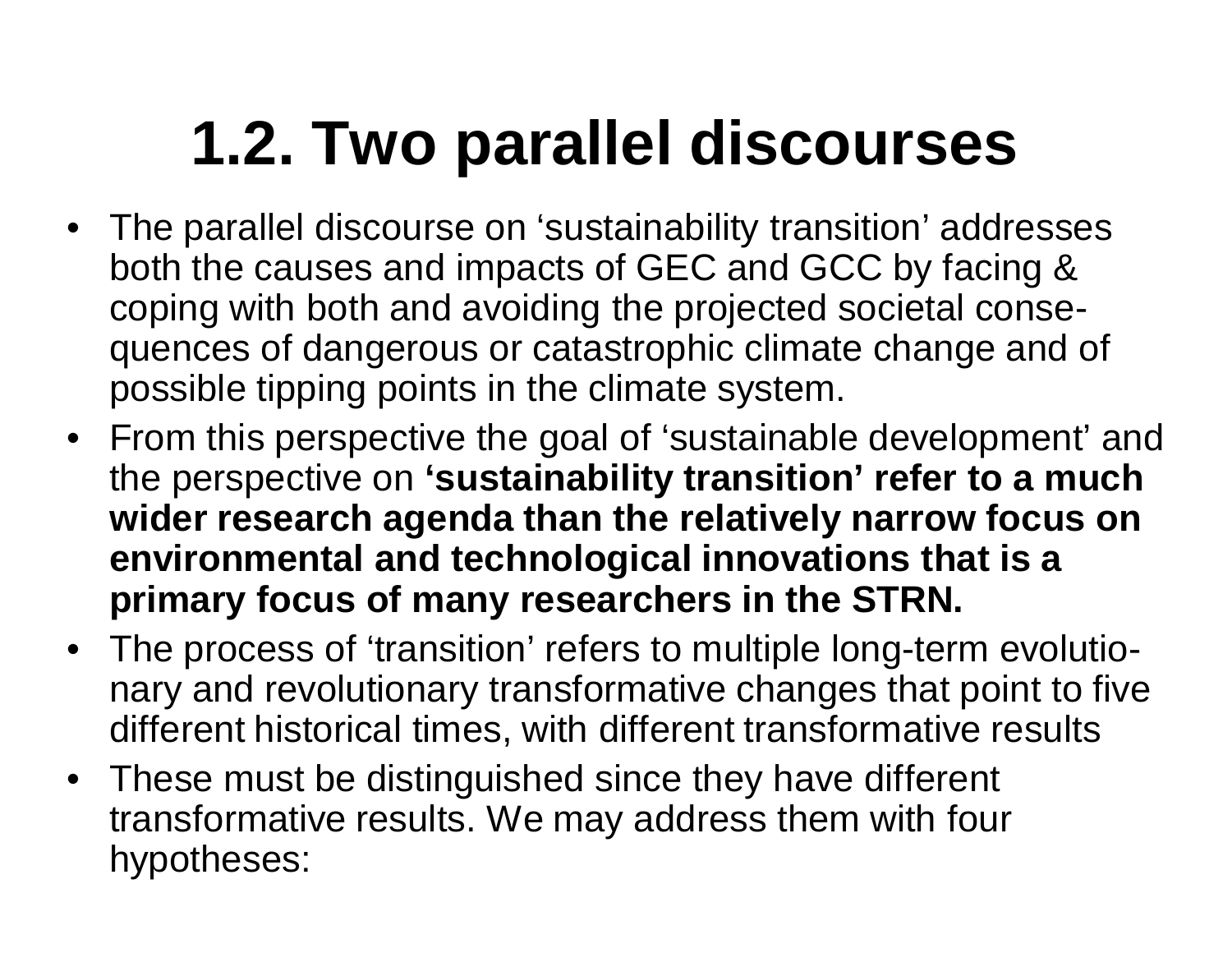# **1.3**. **Four Hypotheses**

- We are in the midst of a **global transition in earth history** from the '**Holocene', to the 'Anthropocene'** that began with human interventions into the **earth system** and that has resulted in a rapid increase in GHG emissions in the atmosphere.
- The **impacts of the grand transformations** of the first and second industrial revolution have resulted in a complex global environmental change and in anthropogenically-induced climate change, besides as well as the increasing destruction of the biodiversity. natural climatic variations. This has resulted in an exponentially growing accumulation of GHG in the atmosphere this has also affected almost all environmental services.
- The **societal impacts** of four physical effects of 'anthropogenic global climate change' and of biodiversity loss may result in **major international, national, and human security dangers**.
- **Since 2005 an alternative discourse on 'sustainability transi-tions' or on 'transitions to sustainable and resilient development' has begun to evolve**. It addresses new directions in the 'study of long-term transformative change' that also needs to focus on resilient societies.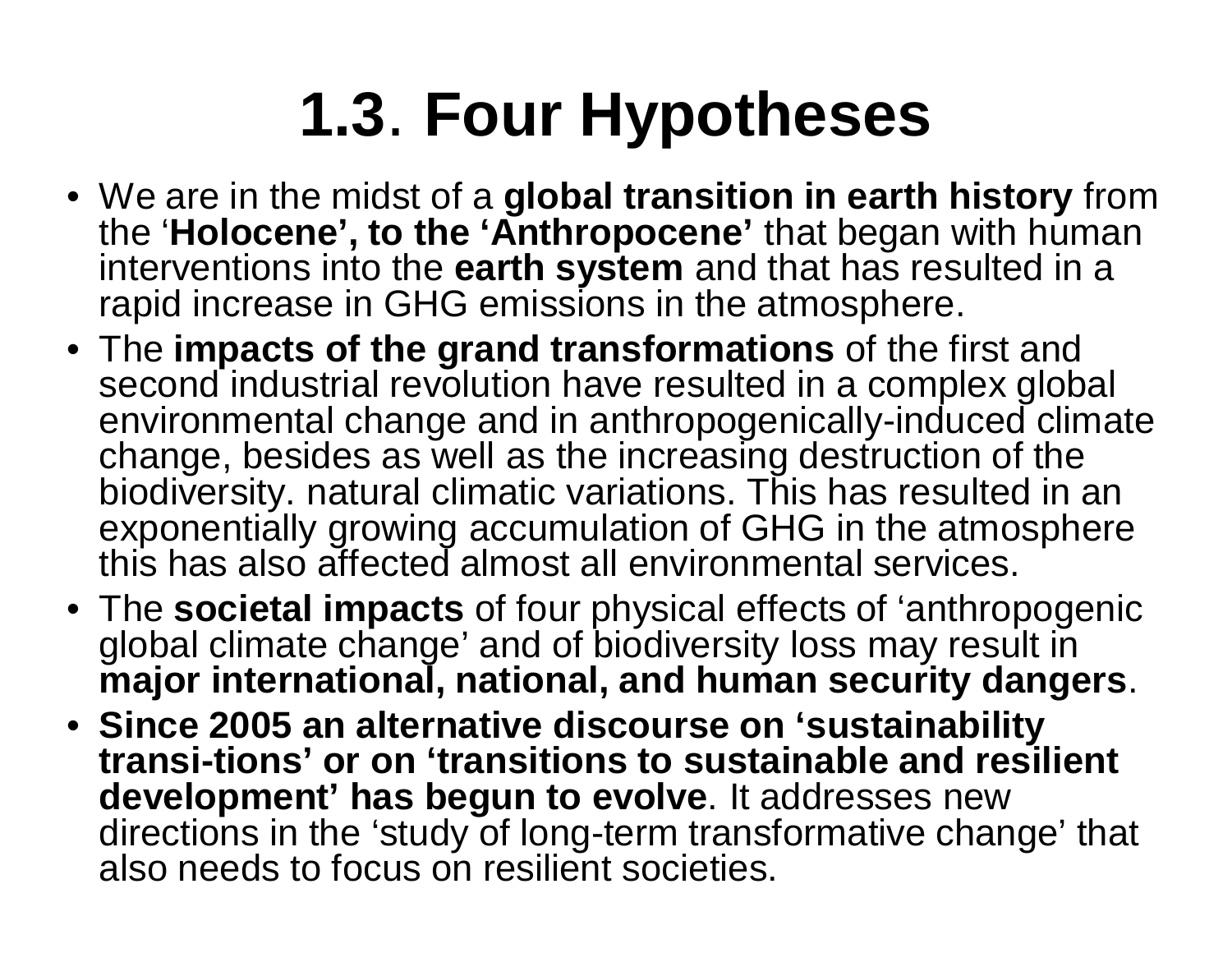## **2. Five Historical Times & Past Grand Transformations**

#### **The five historical times are:**

- a) **the** *geological times* **of earth history (transition from the Holocene to the Anthropocene)**
- **b) the** *time of the so far three technical revolutions so far* **or the great transformations of the**
- c) the *time of changes in national and international order* due to revolutions and the outcome of major wars, e.g. in modern times due to the American (1776), French (1789), Soviet (1917), and Chinese (1945–-49) revolutions and the international systems of orders of Vienna (1815), Versailles (1919), and Yalta and San Francisco (1945), and the new international disorder since the end of the Cold War (Brauch 2008);
- d) the *time of repeating economic* (business) cycles and *political cycles*  (duration of political presidencies or election periods of parliaments); and
- e) the *short time of major political, societal, or economic events* that have only in rare cases (as structure- changing events) were been instrumental for in creating major changes in national and international order.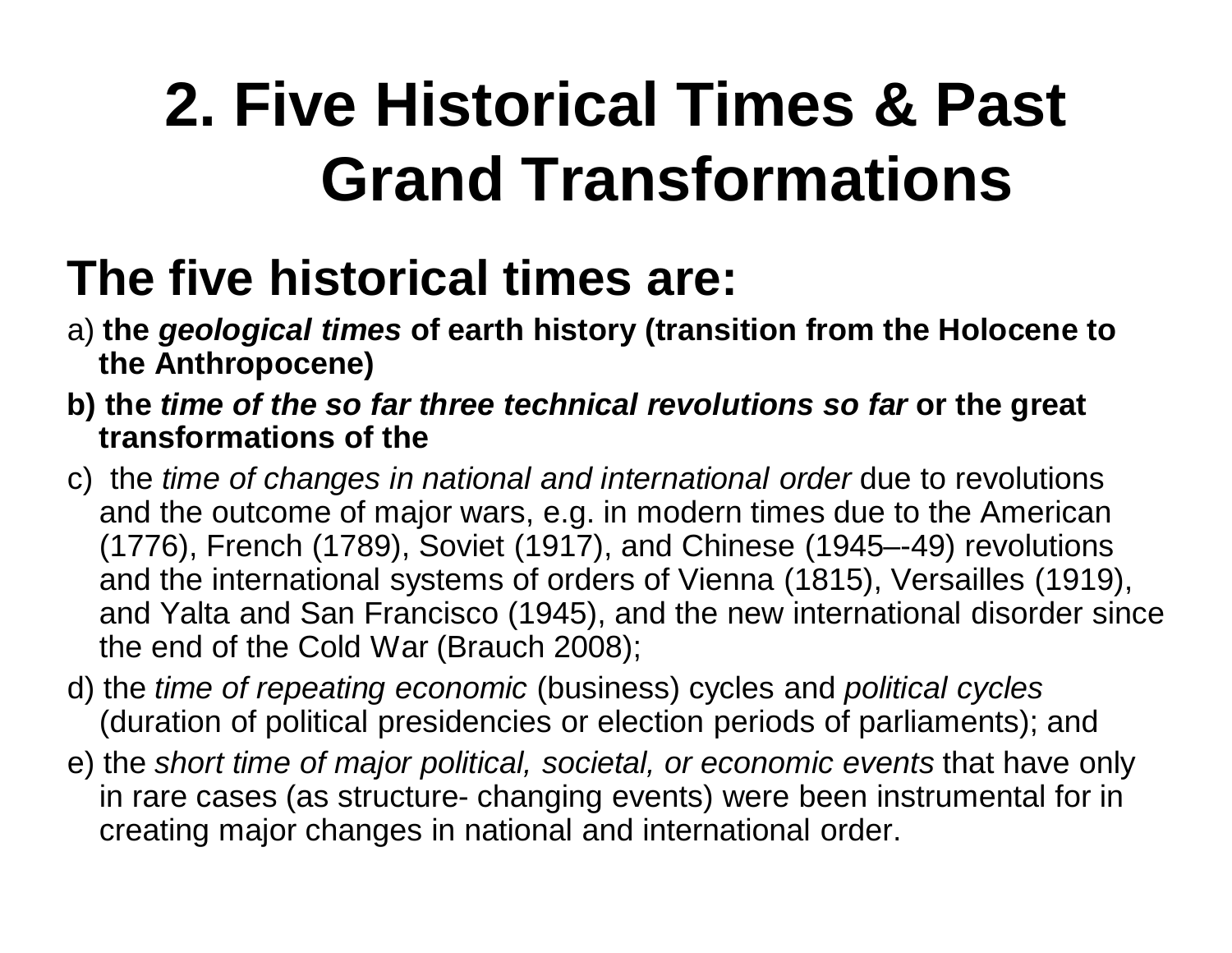#### **2.1 Climate Change & Sustainability Transition**

- The emerging scientific debate on 'sustainability transition' addresses the many scientific, societal, economic, political, and cultural needs to reduce GHG emissions.
- These cannot be achieved simply by legally binding *quantitative emission limitation and reduction obligations* (QELROs), as in the framework of the Kyoto Protocol (1997).
- These have so far failed to achieve their proclaimed stated aims during the past two decades because of a lack of political will and capability to implement these legal obligations and policy declarations.
- A continuation of the prevailing world view and 'business-asusual' mindset may lead to 'dangerous' (+4 °C world) or even 'catastrophic' (4-6° world) climate changes and major human catastrophes during this century if the global temperature should rises by 4-6<sup>°</sup>C above the pre-industrial average by end of the 21st century.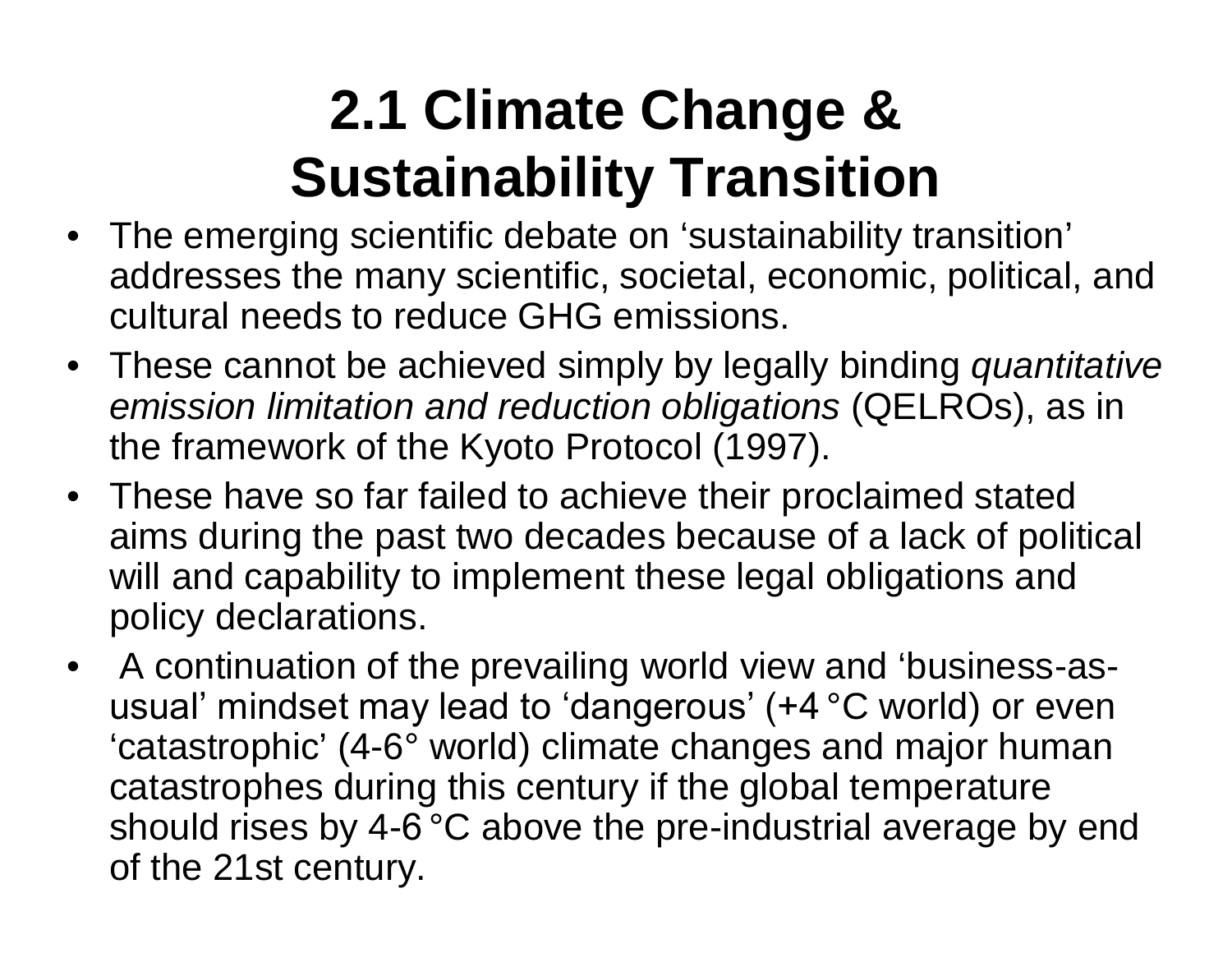#### **3. Goal of Sustainability & Past 25 Years of Policy and Scientific Debates on Sustainable Development**

#### **Political Concept of Sustainable Development (SD)**

- Since the Brundtland Commission (1987) report, SD has become a key concept that has since guided both policy and scientific debates. It defined sustainable development as a form of development that
- **"meets the needs of the present without compromising the ability of future generations to meet their own needs".**
- **SD** comprises two other concepts of "'needs', **"in particular the essential needs of the world's poor, to which overriding priority should be given; & the idea of limitations imposed by the state of technology & social organization on the environment's ability to meet present & future needs".**
- For Brundtland Commission, **"SD is a process of change in which the exploitation of resources, the direction of investments, the orientation of technological development, and institutional change are all in harmony and enhance both current and future potential to meet human needs and aspirations".**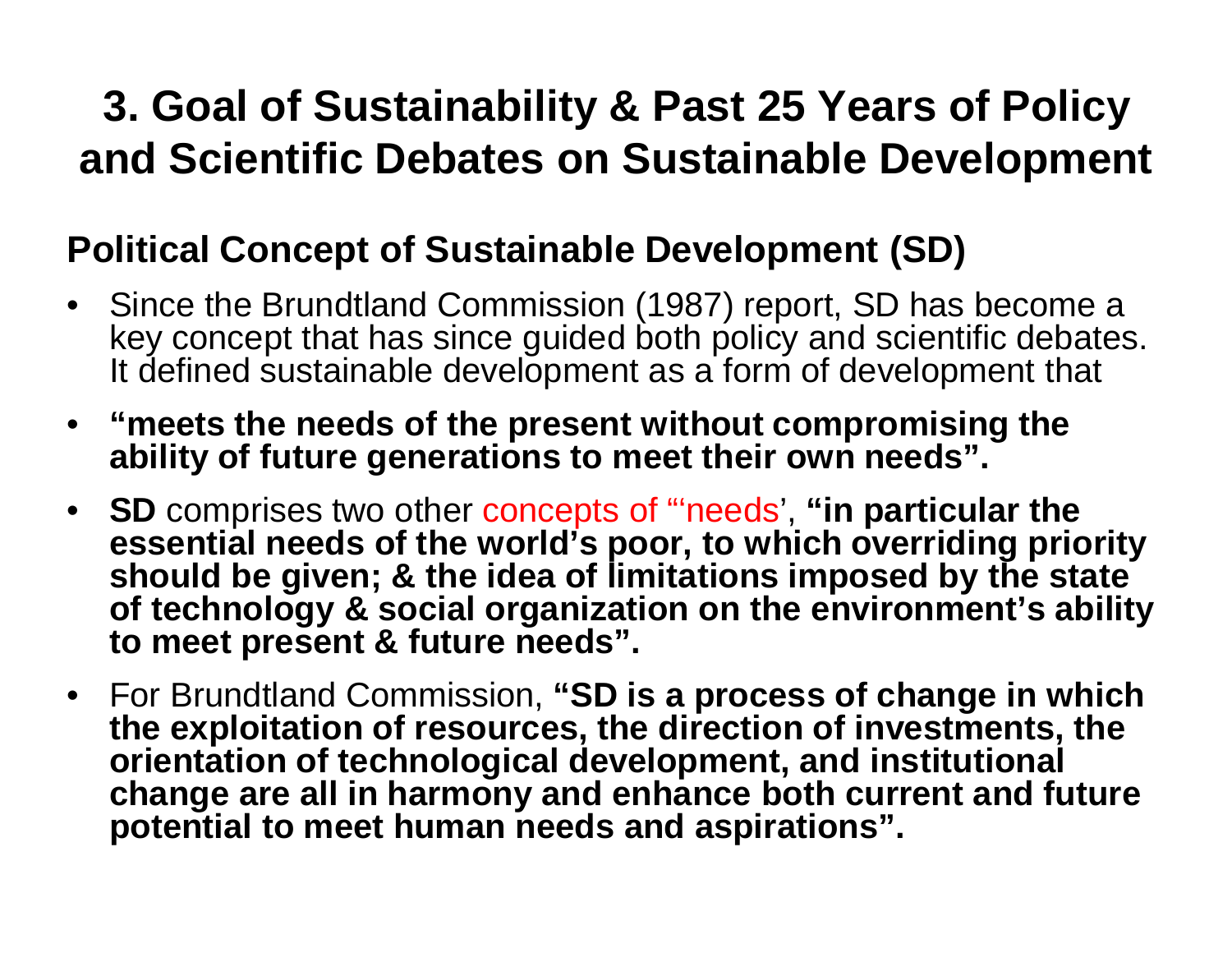#### **3.1. Milestones in the Policy Debates on Sustainable Development (1987-2012)**

- 1983: **UN** *World Commission on Environment and Development* (WCED), was appointed by UN SG in 1983 based on UNGA Resolution
- 1987: **Brundtland Commission Report** was released in October that called for an international meeting where more concrete initiatives and goals could be mapped out [that] was held in Rio de Janeiro, Brazil in June
- **1992: UNCED:** Rio conventions (UNFCCC, UNCBD) & Agenda 21
- UNCSD set up as a commission of ECOSOC,
- **1994: Barbados Plan of Action**
- **1997: Programme for the Further Implementation of Agenda 21**
- **2000: the adoption of the MDGs**
- **2002, UNCSD** adopted the *Johannesburg Declaration on Sustainable Development* **and a** *Plan of Implementation of the World Summit on Sustainable Development***.**
- **2005: Mauritius Strategy of Implementation**
- In **June 2012 in Rio de Janeiro** in June 2012, the conference approved an outcome document on **"The Future We Want".**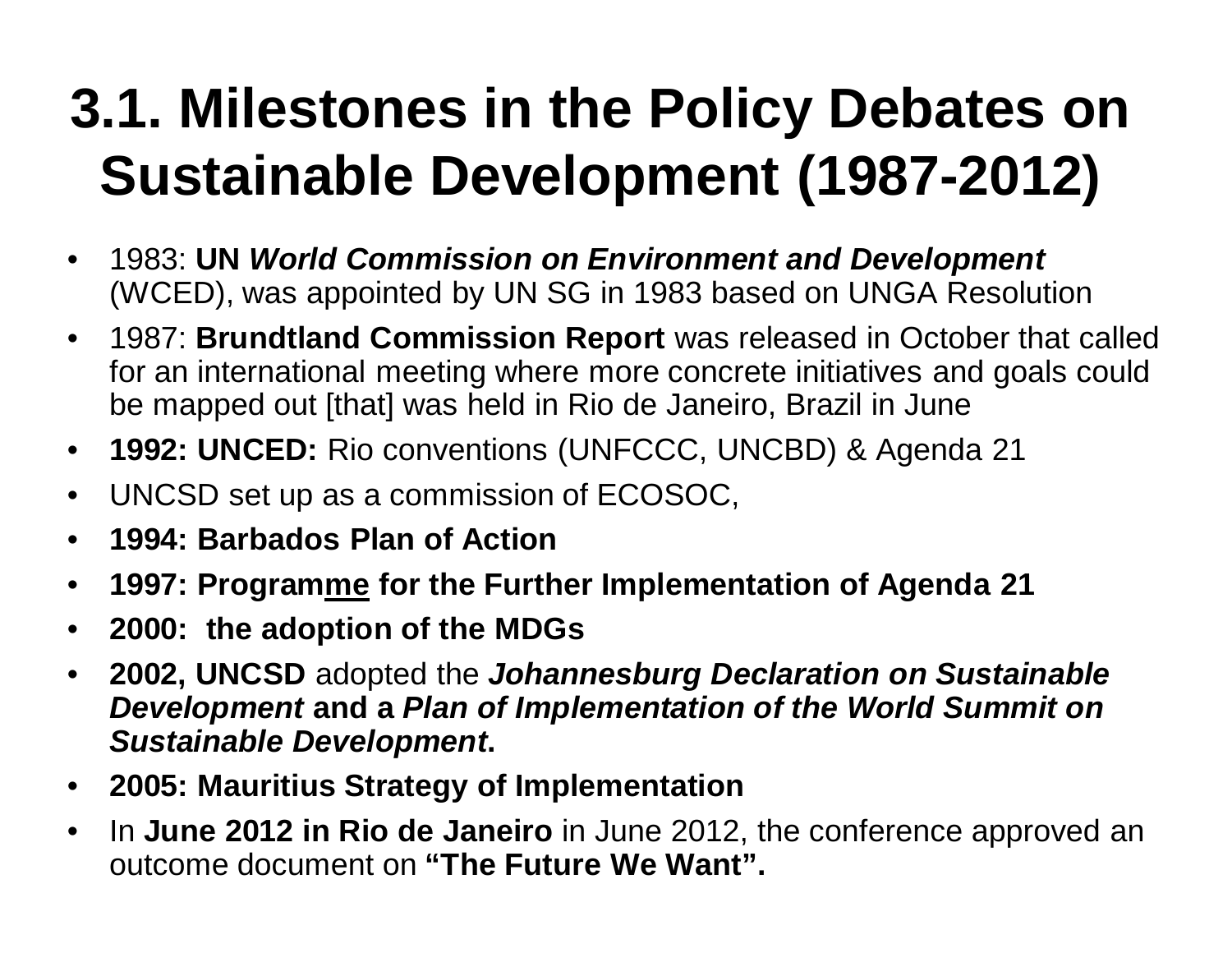### **3.2 Scientific Debates on Sustainable Development and on Sustainability**

- **Today an ambiguous, disputed & essentially contested concept**
- IUCN–World Conservation Union, in a report on *Caring for the Earth* **(1980),** defined SD as "improving the **quality of human life** while living **within** the **carrying capacity** of **supporting ecosystems**", where sustainability is understood as "a characteristic of a **process that can be maintained indefinitely**"
- **Trzyna (1995)** SD: multidisciplinary, social process, moral principle
- **Neoclassical & ecological perspectives** differ in assessment of likelihood of sustainable outcomes from real/world market economies.
- **US National Research Council (NRC 1999)** on *Our Common Journey: A Transition toward Sustainability* tried to "reinvigorate the essential strategic connections between scientific research, technological development & societies' efforts to achieve environmentally sustainable improvements in human well-being" focus on: 1) common concerns and differing emphases on SD, 2) trends and transitions, 3) exploring the future, 4) environmental threats and opportunities, 5) on reporting on transition, and 6) integrating knowledge and action.
- **No study discussed the linkages between SD and ST and war, crises, conflict and world peace or sustainable peace.**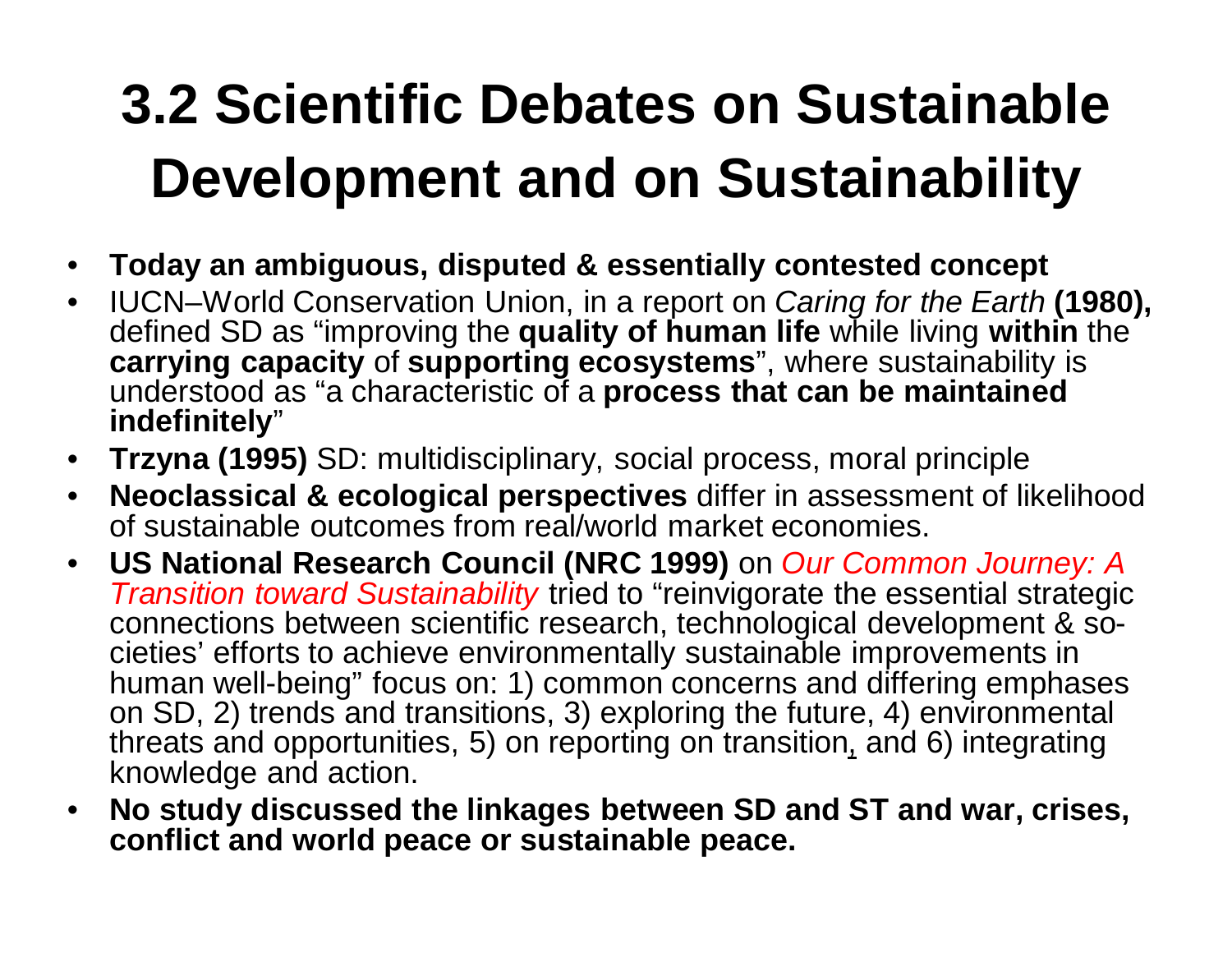#### **4. Emergence of the Scientific & Policy Debates on 'Sustainability Transition'**

- Scientific discourse in natural sciences on **earth systems analysis (ESA)** or **earth systems science (ESS),** '**sustainability science' (SuS**) involving natural and social sciences, and on **ST**, primarily in the social sciences.
- **Policy debate** has addressed proposals for a **global green deal** and **green growth**, that are increasingly been being addressed by inter- and supranational organizations, such as the **UN, UNEP, OECD, and the EU.**
- **Since 2009**, *Sustainability Transitions Research Network* **(STRN)** has focused on "persistent sustainability problems in such sectors as **energy, transport, water and food" from the perspective of "various scientific communities" on the ways**
	- in which society could combine economic & social development with reduction of its pressure on the environment. A shared idea among these scholars is that due to the specific characteristics of the sustainability problems (ambiguous, complex) incremental change in prevailing systems will not suffice. There is a need for transformative change at the systems level, including major changes in production, consumption that were conceptualized as 'sustainability transitions
- **Routlege Series, vol. 1: "seek to understand transitions dynamics, and how and to what extent they may be influenced.**" ... The transition to sustainability has to compete with other developments, and it is uncertain which development will gain the upper hand. ... The authors ... closely address the need for transitions, as well as their dynamics and design. Thereby they concentrate on historical cases as well as on contemporary examples.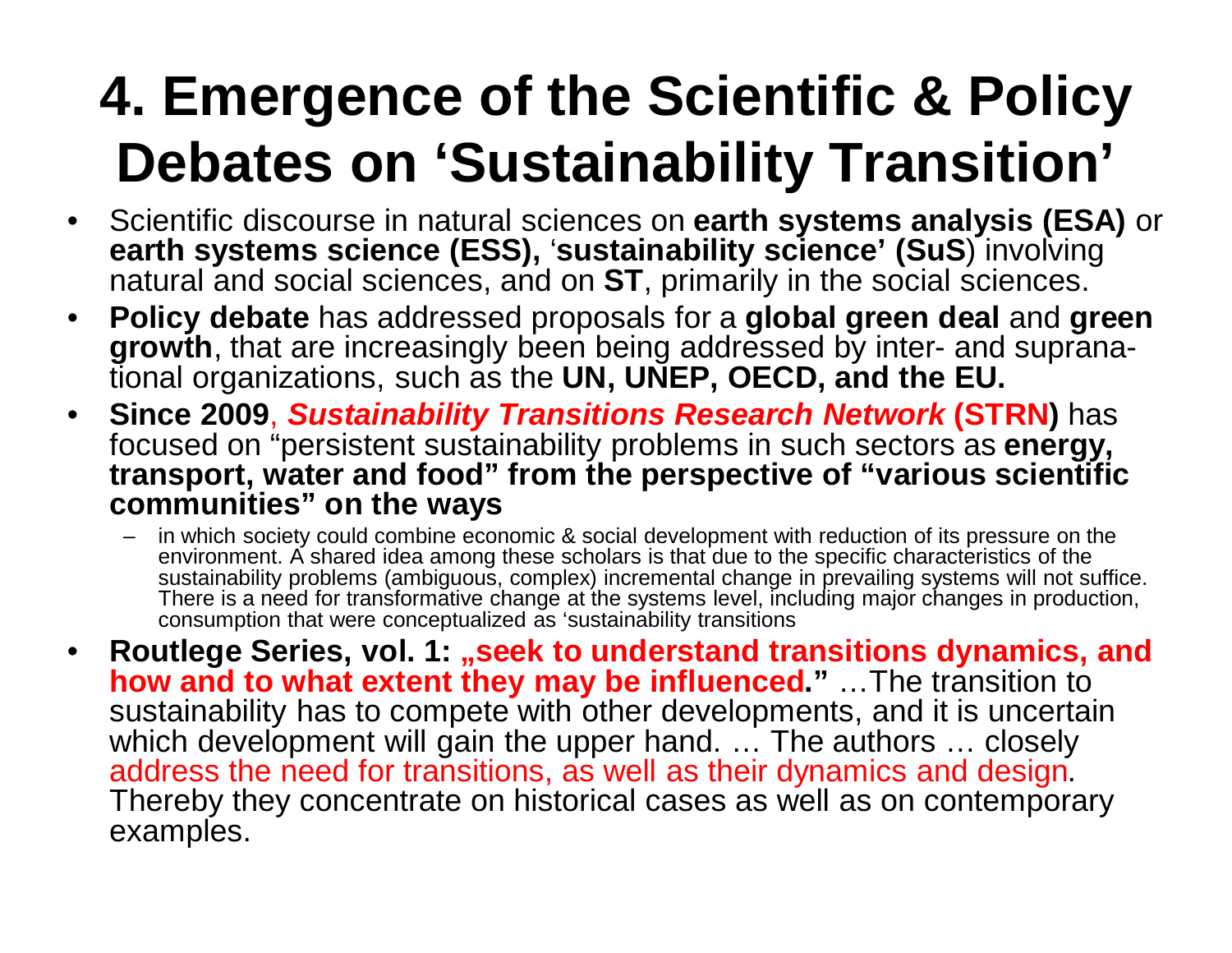#### **4.1 Research in Sustainability Transitions**

#### • **Environmental Innovation and Sustainability Transitions Journal**

- offers a platform **for reporting studies of innovations and socio-economic transitions** to enhance an environmentally sustainable economy and thus solve structural resource scarcity and environmental problems, notably related to fossil energy use and climate change.
- **This involves attention for technological, organizational, economic, institutional & political innovations** as well as economy-wide & sector changes, such as in the areas of energy, transport, agriculture and water management.". The journal focuses on "social, economic, behavioral-psychological & political barriers and opportunities as well as their complex interaction.
- **WBGU Report on a 'Social Contract for Sustainability' (2011) argued that the transformation to a low-carbon society requires us**
	- not just [to] **accelerate the pace of innovation**; we must also **cease to obstruct** it. … Adequate **investment dynamics towards a sustainable global economy** can only develop if subsidies for fossil energy carriers, currently in the region of high three-digit billion figures worldwide, are abolished.
	- We must also take into account the **external costs of high-carbon (fossil energy-based) economic growth** to set price signals, and thereby to provide **incentives for low-carbon enterprises**. Climate protection is, without a doubt, a vital fundamental condition for sustainable development on a global level. …
	- **Sustainable development means more than climate protection, though, as the natural life-support systems also include many other natural resources, such as fertile soil and biological diversity.**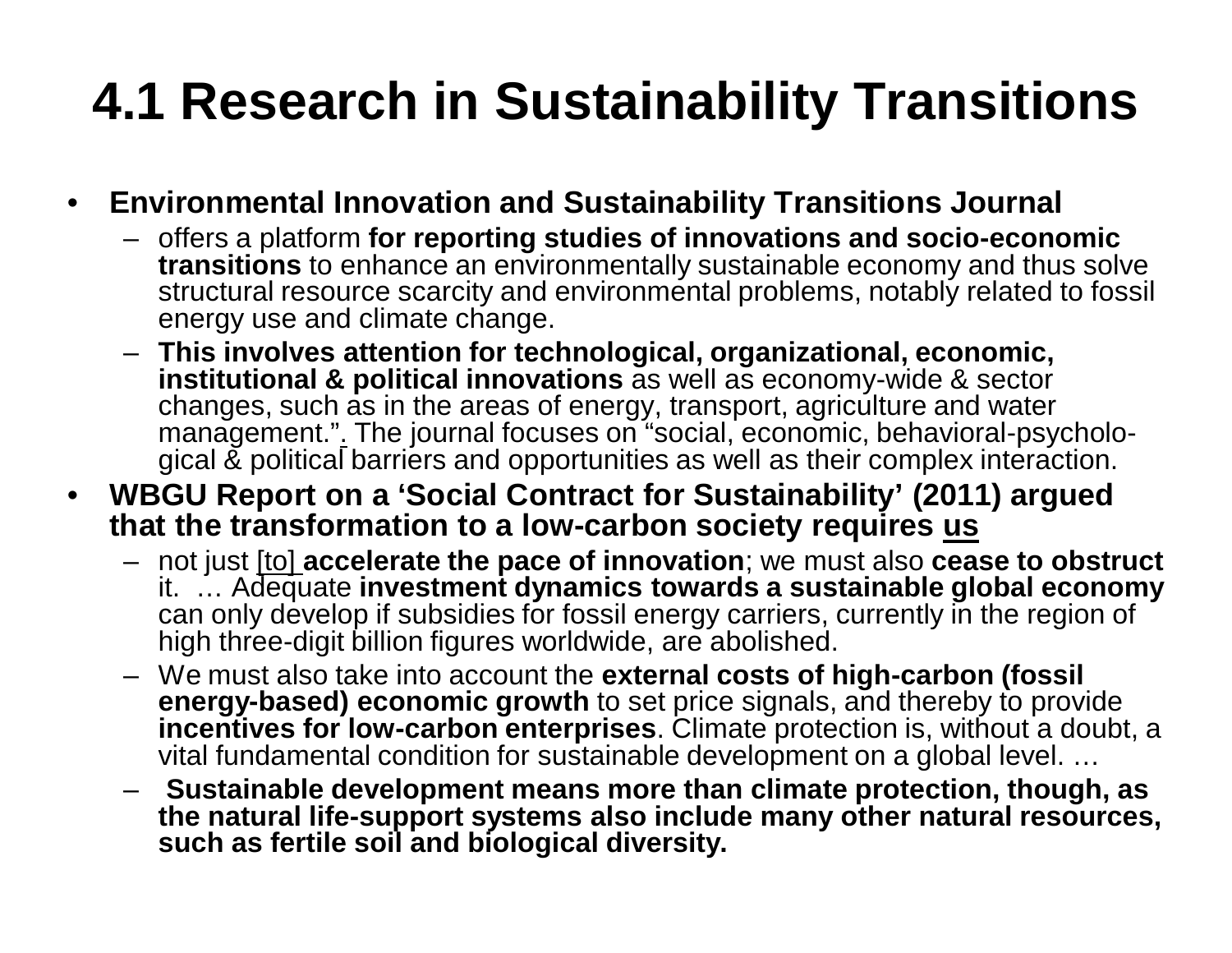## **5. Temporal Dimension of Sustainability Transition**

- As with the previous "great transformation" (Polanyi 1944) caused by the industrial revolution, the debate on 'sustainability transition' refers to another long-term but a far more comprehensive transformative change. With regard to the "policy implications of sustainability transitions", Voß et al. (2009) pointed to a long- term orientation of policy frameworks and argued that
	- Sustainability transitions typically span over several decades and are therefore at odds with the usual spans of attention prevalent in political processes …
	- In order to support long-term structural shifts, policies have to interact with many transformative changes as they unfold. Long-term policy design thus needs to be flexible, adaptive and reflexive (Voß et al. 2009)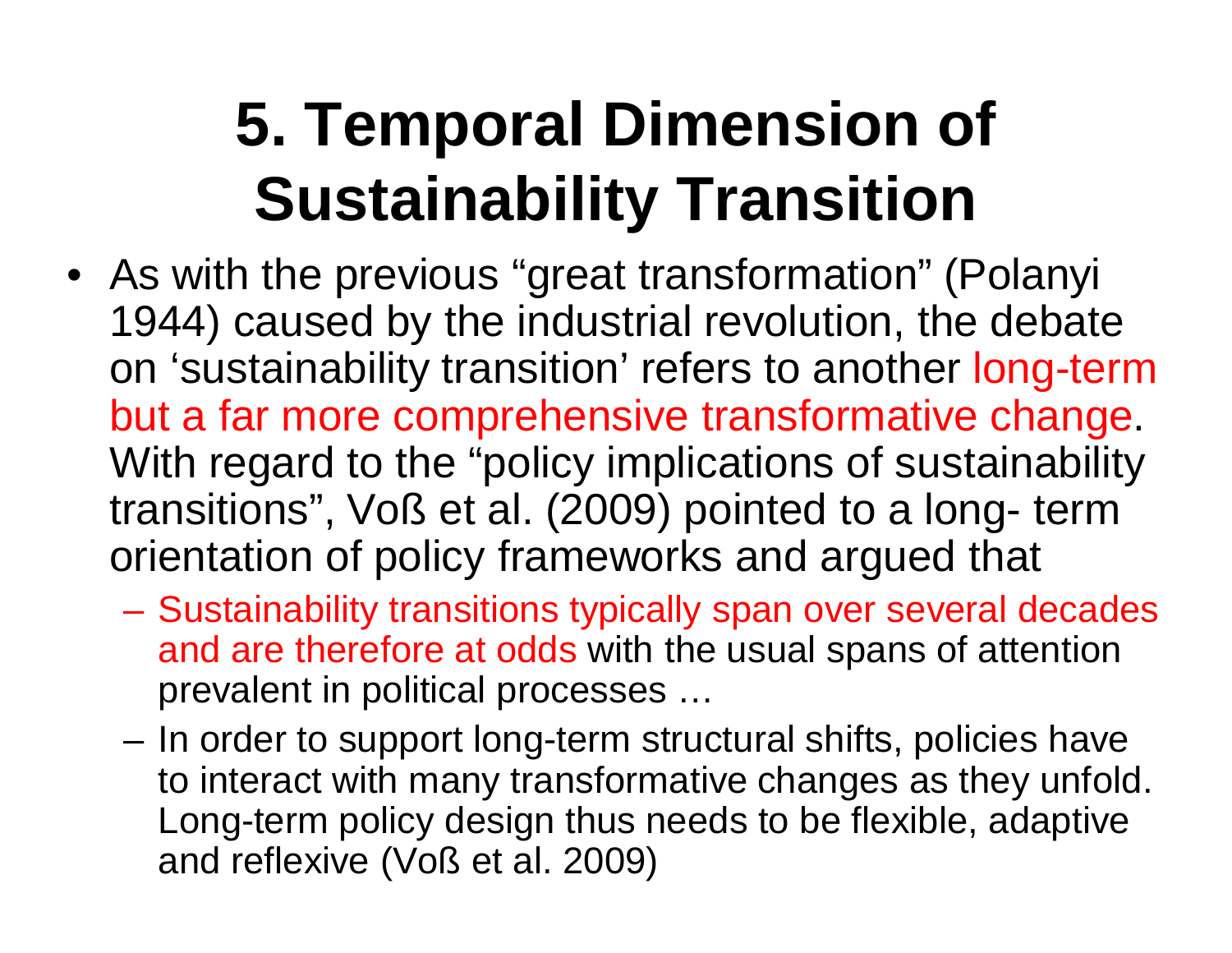# **6. Spatial Dimension of Sustainability Transition**

- **Within the evolving discourse on ST, proposal of a spatial dimension by Coenen, Benneworth & Truffer was more limited; they argued that**
- an explicit analysis of the geography of transitions contributes to transition literature in various ways.
	- Firstly it provides a **contextualization and reflection on the limited territorial sensitivity** of existing transitions analysis. The majority of empirical studies have been conducted in a small number of countries, primarily the Netherlands, UK or Scandinavia, with an increasing interest in Asian countries.
	- Secondly, it explicitly acknowledges and **investigates a variety of transition pathways**.
	- Thirdly, it encompasses not only greater emphasis but also better conceptual & theoretical devices for understanding the **international, trans-local nature of transition dynamics**.

#### **More recently, Coenen and Truffer (2012: 1) claimed that**

- environmental innovations & sustainability related initiatives have received increasing attention in the recent **economic geography and regional studies** literature.
- In how far **sustainability concerns might also lead to fundamental transformations in technologies**, **industries and life styles** (so-called sustainability transitions) has however found much less resonance.
- **Sustainability transitions have been in the focus of scholars from the field of innovation studies.**
- **However, these approaches mostly disregarded spatial aspects of sustainability transitions until recently.**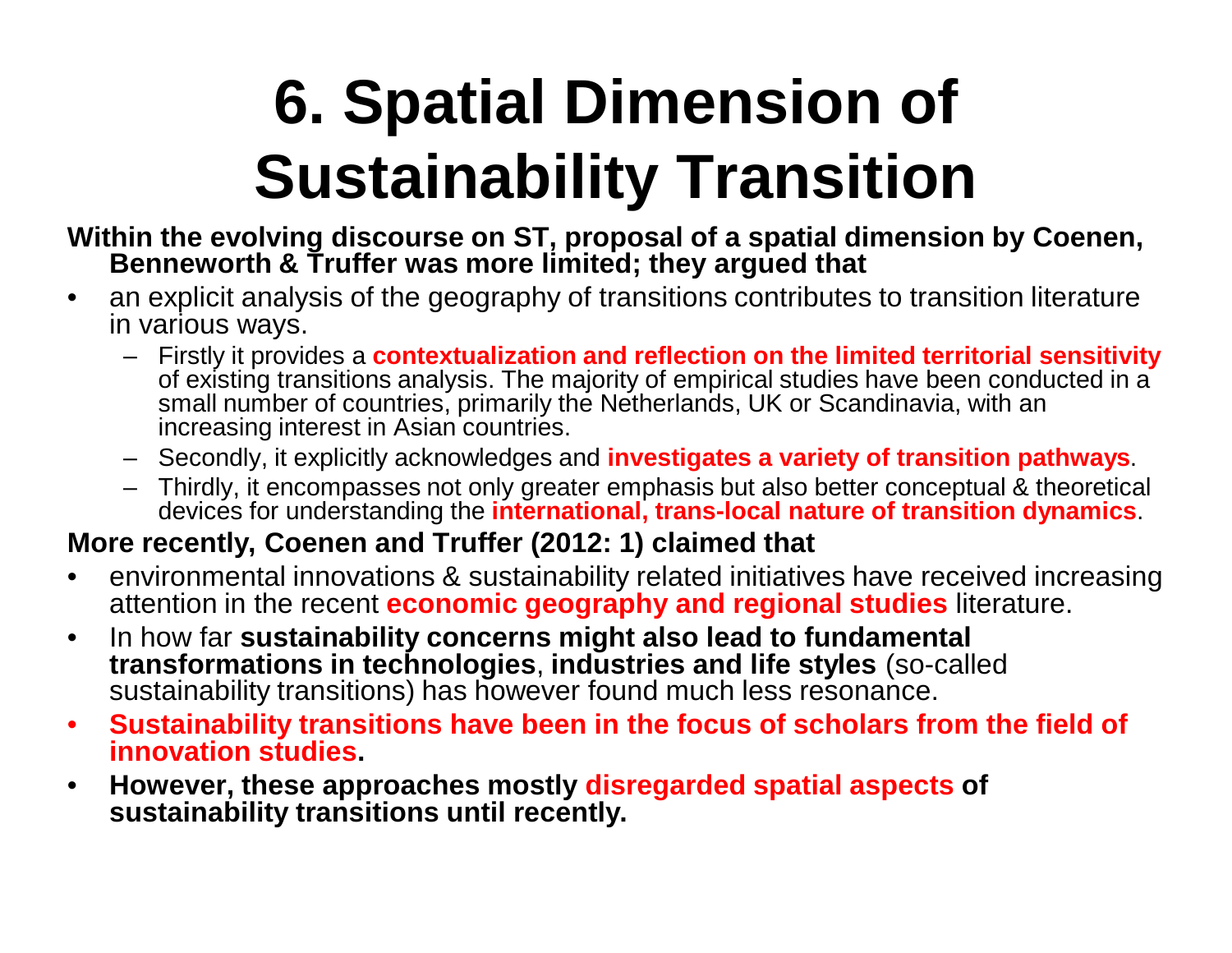# **7. Scientific Dimension of Sustainability Transition**

- **Development of new scientific & technological knowledge is crucial for initiating processes for multiple transitions towards sustainability**.
- **1999: US National Academy of Science (NAS): in a report: Our Common Journey: A Transition Toward Sustainability noted that "many human needs will not be met, life-support systems will be dangerously degraded, and the number of hungry and poor will increase".**
- **The NAS also argued that "a successful transition toward sustainability is possible over the next two generations" but that this would require "significant advances in basic knowledge, in the social capacity and technological capabilities to utilize it, and in the political will to turn this knowledge to action" (NRC 1999: 160).**
- **Lourdes Arizpe was a coauthor**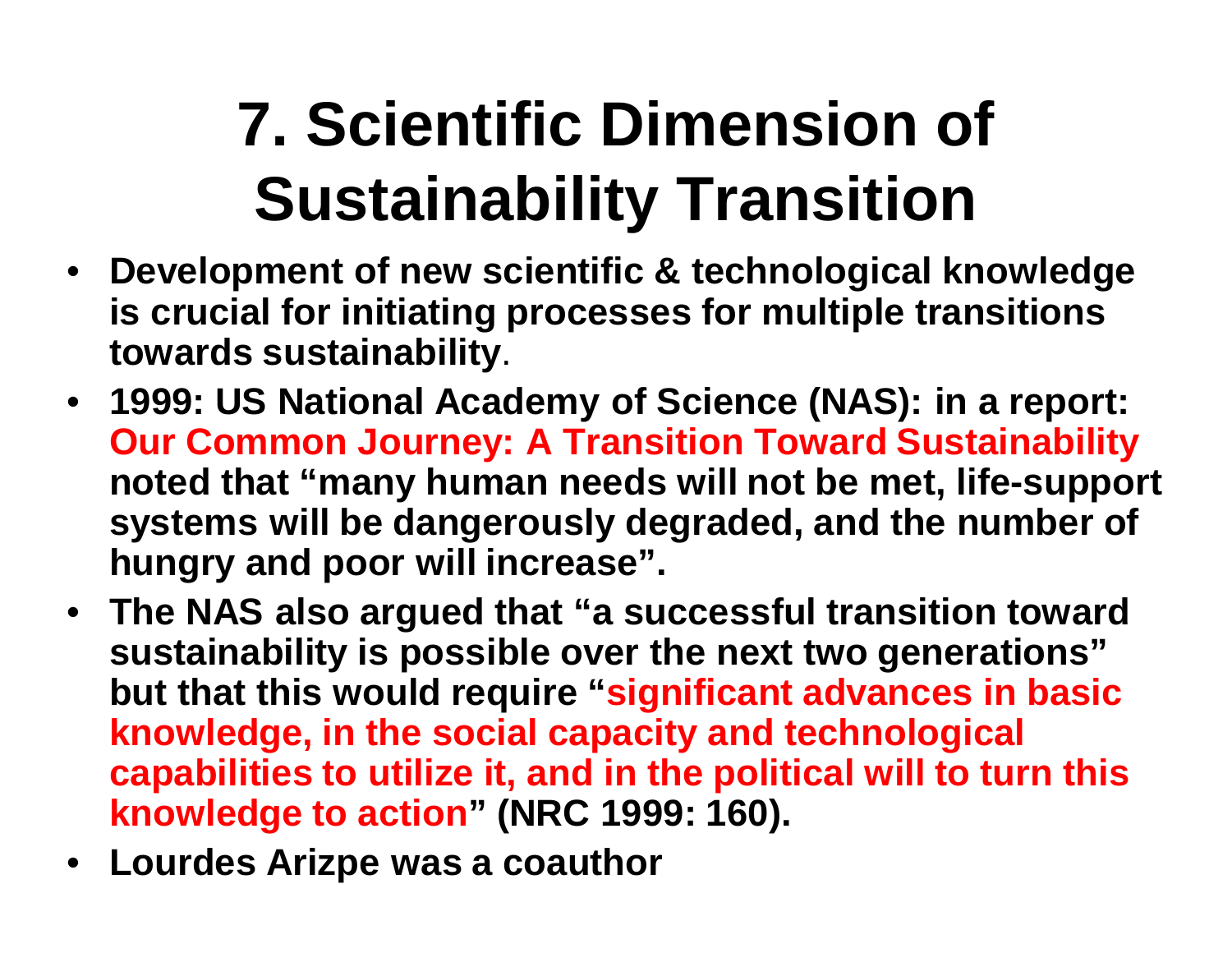#### **7.1. Emerging Scientific ST Discourse**

- **2001: Amsterdam conference** on Earth Systems Science (ESSP)
- 2004: Clark/Crutzen/Schellnhuber provided conceptual context for the **Dahlem Workshop on "Earth Systems Science and Sustainability" (2003),** where they pointed to "the need for harnessing science and technology in support of efforts to achieve the goal of environmentally sustainable human development in the Anthropocene"
- **2005: KSI started** to work on Sustainability transition (John Grin, co-chair)
- **2009:Amsterdam Conference on Sustainability** Transition resulted in Sustainability Transition Research Network (STRN)
- **2010: Routledge Series on Sustainability Transitions** was launched
- **2011: Elsevier: Environmental Innovation and Sustainability Transition**
- **2011: Oswald Spring/Brauch: Fourth Sustainability Revolution (FSR)**
- **2011: Brauch/Dalby/Oswald Spring: A Political Geoecology for the Anthropocene**
- **2001: WBGU. Report: A Social Contract for Sustainability (Dropbox)** 
	- We are currently witnessing the emergence of a new scientific paradigm that is driven by unprecedented planetary-scale challenges, operationalized by transdisciplinary centennium-scale agendas, and delivered by multiple-scale coproduction based on a new contract between science and society.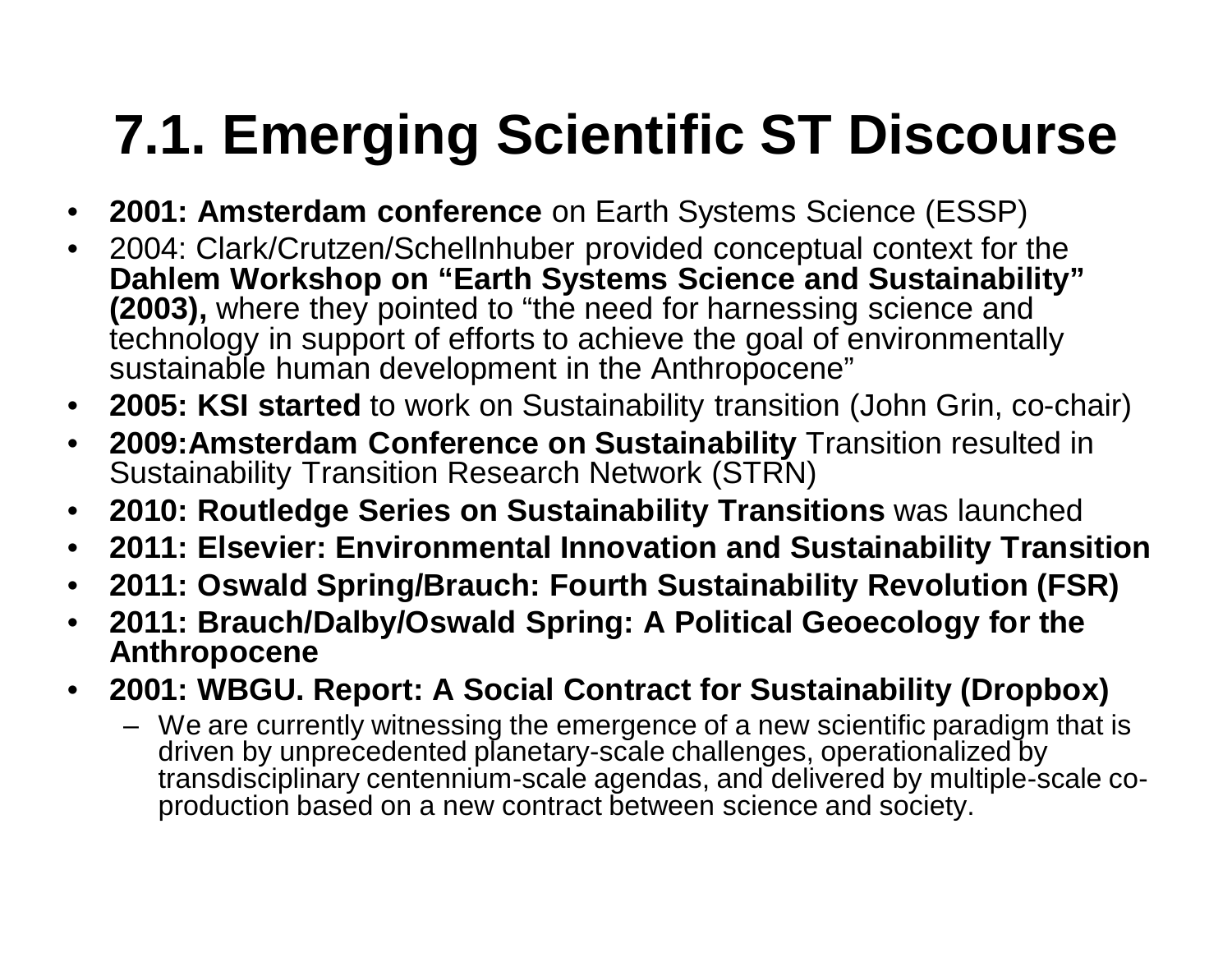## **8. Societal Dimension of Sustainability Transition**

- **Political, economic, and societal strategies for 'sustainability transition'** cannot be implemented against **the wishes, values, and preferences of the people concerned**. Such a long-term and global transformative change requires not only **'hard' changes in the systems of production, energy, and transportation**, as well as in human settlements and habitats, but also many '**soft' changes in human values, belief systems, world views, and mindsets**.
- The societal dimension of the scientific discourse on sustainability transition has so far focused on the **changes needed in human values, perception, and behaviour** that will result in **new lifestyles, ways of life, and patterns of consumption**. These goals have been promoted by leading scientists, by certain policymakers, and by religious and social movements such as the simplicity movements that call for a simple lifestyle with no negative effects on nature.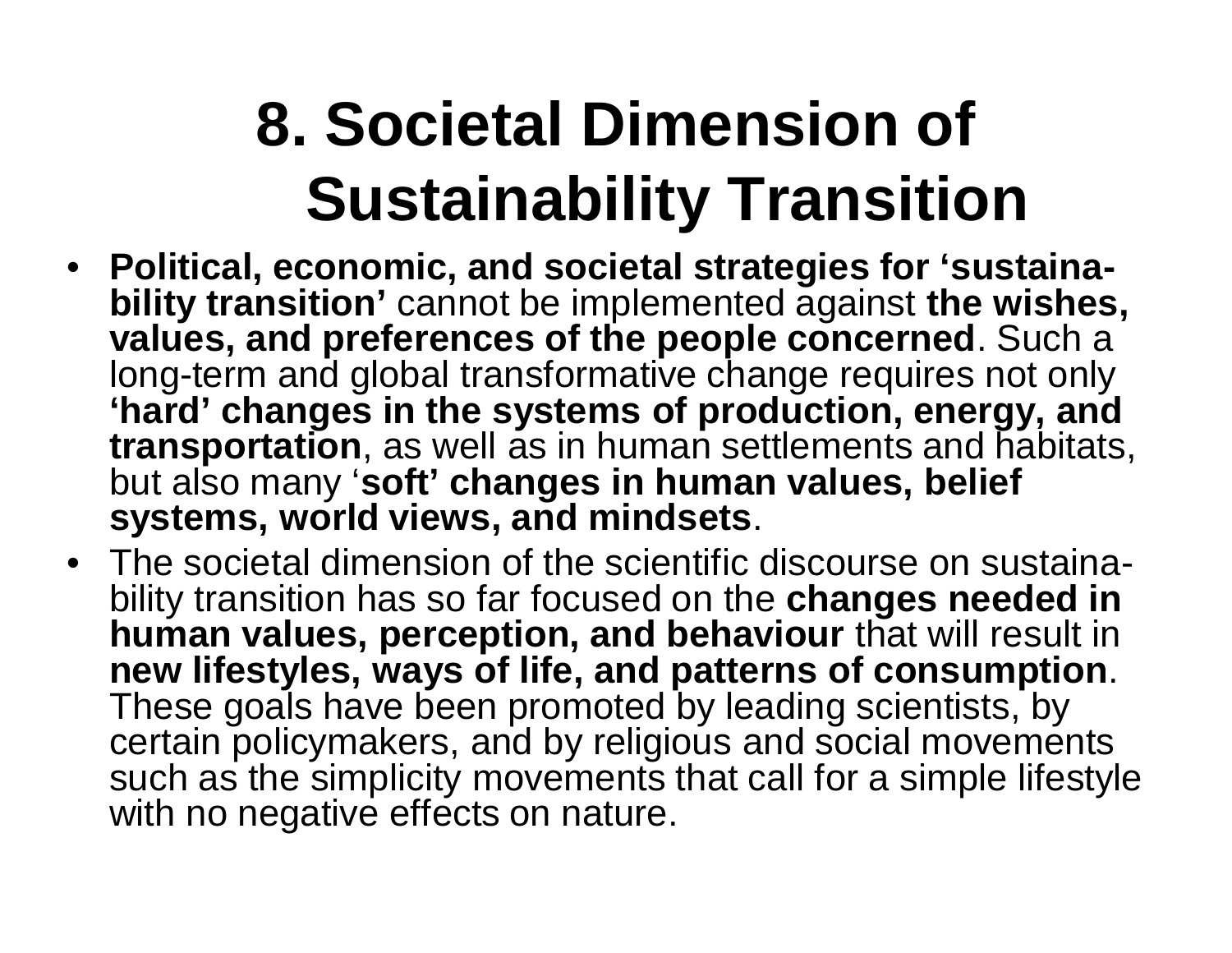# **8.1 Societal Dimension of ST**

- **WBGU (2011: 67)** argued "the necessary transformation into a low-carbon society already corresponds to some of the prevalent attitudes and value systems in many of the world's countries ... Secondly, the transformation can be viewed as a **positive factor in the sense of increasing subjective life**  satisfaction for large parts of the population". WBGU noted
	- terms **'values', 'attitudes' and 'opinions**' have different meanings in psychology, sociology and political sciences (see Häcker/Stapf 1994). For the most part, it is assumed that attitudes are based on values, and that these attitudes influence people's behavior, even if research (Eckes/Six 1994) assumes that there is no particularly close connection between attitudes and behavior. In this report, the WBGU uses these terms as follows:
	- **1. Personal and cultural values:** Cultural values refer to something that has evolved socio-culturally, something that exists independent of individuals. Personal values, refer to the subjective concepts of desire and specific value orientation. Personal values describe the individuals' relatively stable preferences with regard to different values.
	- **2. Attitudes:** Contrary to the rather abstract 'values' and 'value systems', attitudes relate to certain objects, people (groups), ideas and ideologies, or specific situations (Häcker/Stapf 1994). Attitudes represent evaluation and action tendencies with regard to attitude objects, and are usually stable in the mediumterm. They are therefore neither long-term value systems, nor short-term intentions.
	- **3. Opinions:** Are generally considered as verbalization of attitudes and values.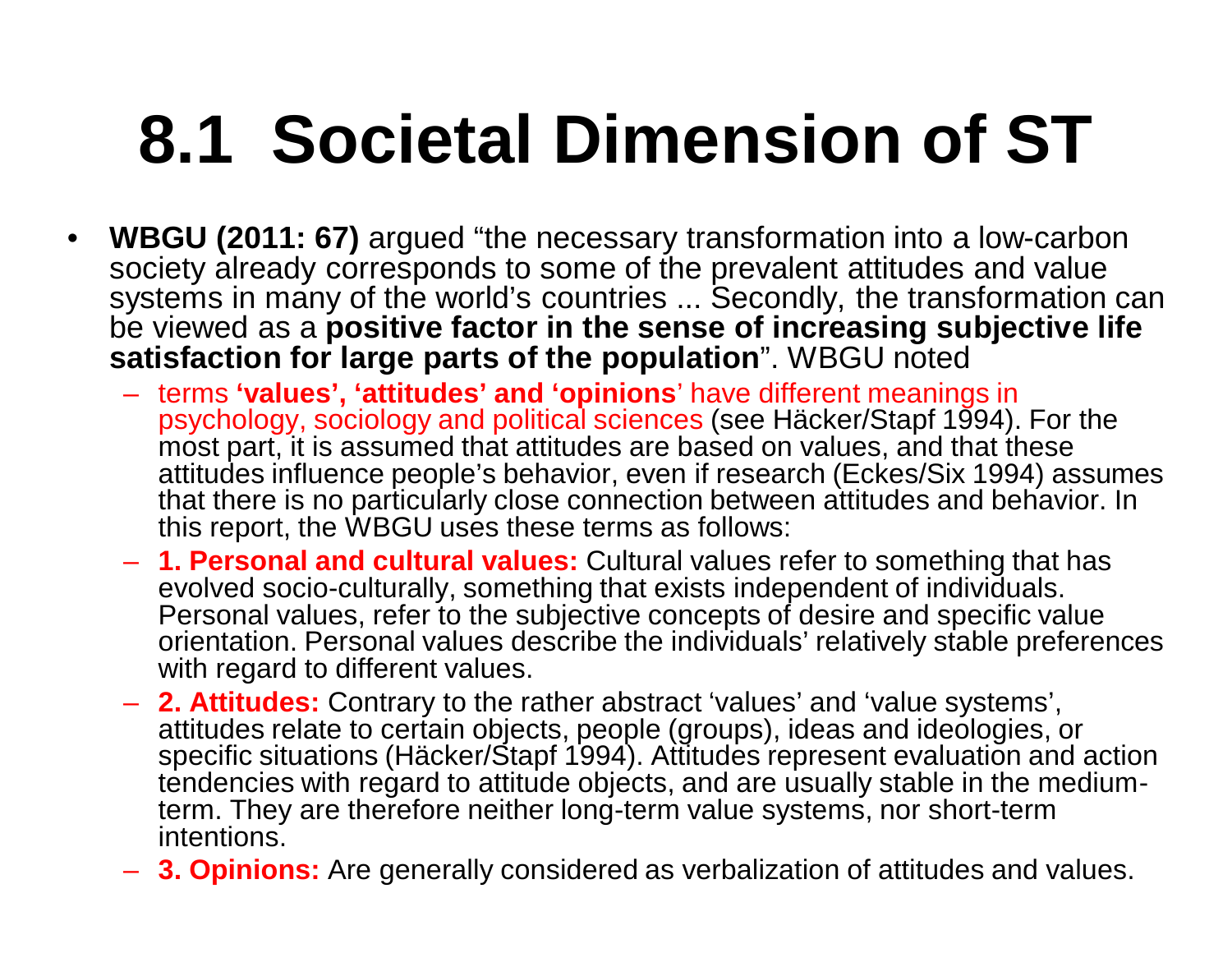#### **8.2 Ingelhart's post materialist values**

- **Ingelhart's (1977, 1998) on value change addressed post-materialist values since the end of World War II** that have found an expression in the "emergence & increasing power **of new social movements—like the conservation, peace or homosexual movements** - as the expression of a wider cultural value change (Inglehart 2008)" (WBGU 2011: 69).
- However, this observed **value change and the global contextual change since 1989 has not affected the prevailing world view in US society and in the mindset of many of its policymakers**.
- During the fifth wave of the **World Value Survey (WVS 2010),** close to **eighty per cent of the US population saw global warming or the green-house effect as serious or very serious;**
- Nevertheless, between 2009 and 2011 President Obama has failed under both Democratic and Republican majorities in both houses of the US Congress to get any climate change legislation adopted (Klein 2011).
- This is a clear indication of the high volatility of these WVS as well as an indication that the values did not result in any major behavioural change & made no difference politically, given the powerful economic & ideological interests of the climate change opponents and sceptics.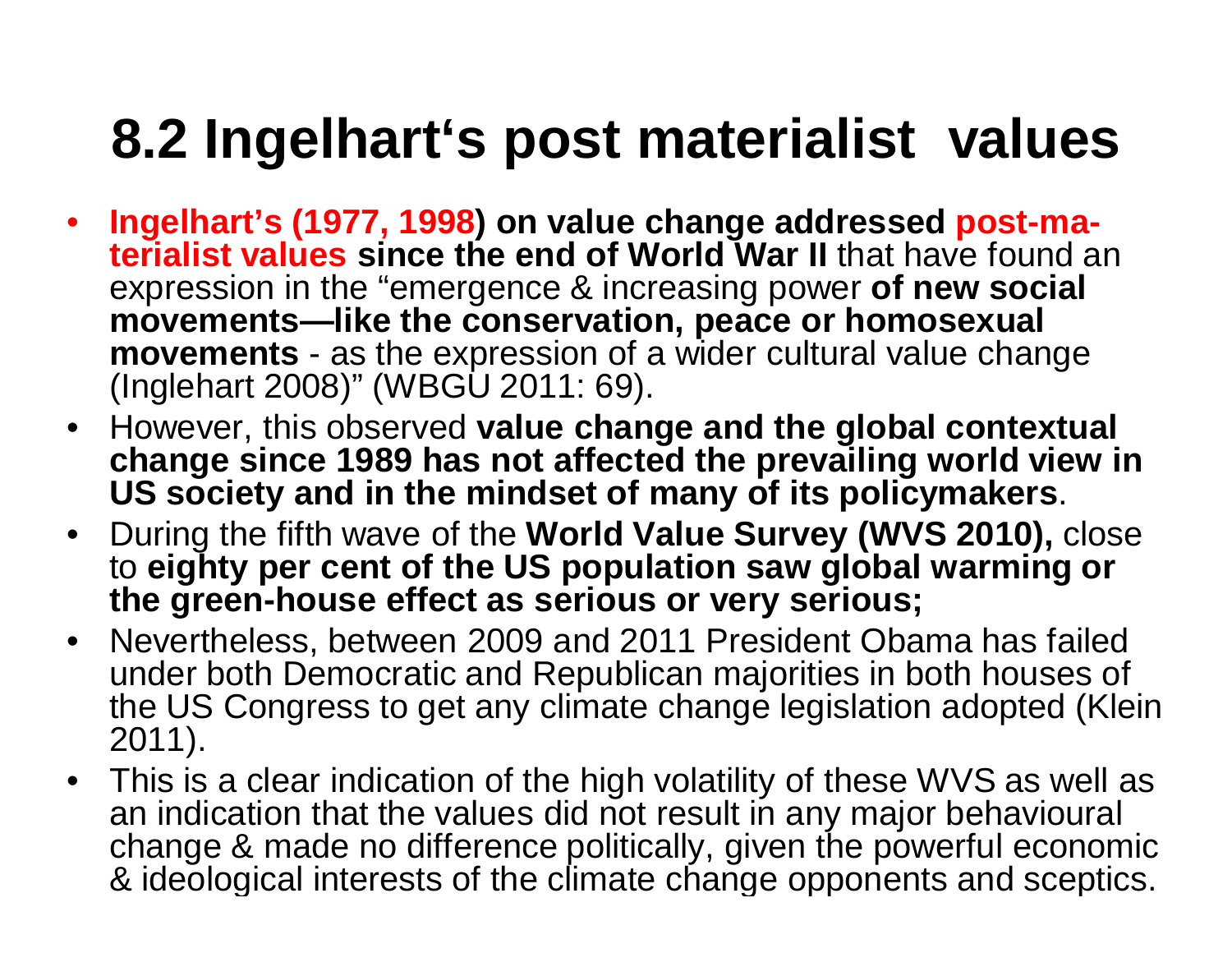#### **8.3 From Value to Behavioural Change**

- For a **behavioural change towards a sustainability transition**, a temporal change in **public preferences and attitudes is insufficient**. A fundamental change in **human behaviour** is needed that will lead to major changes in **lifestyles and in preferences and patterns of consumption that will result in a lower ecological footprint** and in a reduction of individual carbon emissions.
- However, this **cannot be achieved by changes only on the demand side**; it also requires a **major change on the supply side** with regard to **green and renewable energy systems, public and low carbon transport systems, and products with a much lower carbon footprint.**
- **New social movements and political parties** may contribute to creating both awareness of and positive political frameworks for a change in the lifestyles and preferred way of life for a majority of the people.
- **Changing the 'soft' human & societal side of 'sustainability transition' may be as difficult if not more difficult than changing socio-technological framework on which most of the research has so far focused.**
- While new **scientific results & new publicly shared knowledge does not change values, attitudes, preferences, and behaviour**,
- changes of soft factors require **simultaneous changes in hard factors of economic system, in processes of production. consumption, & policy process.**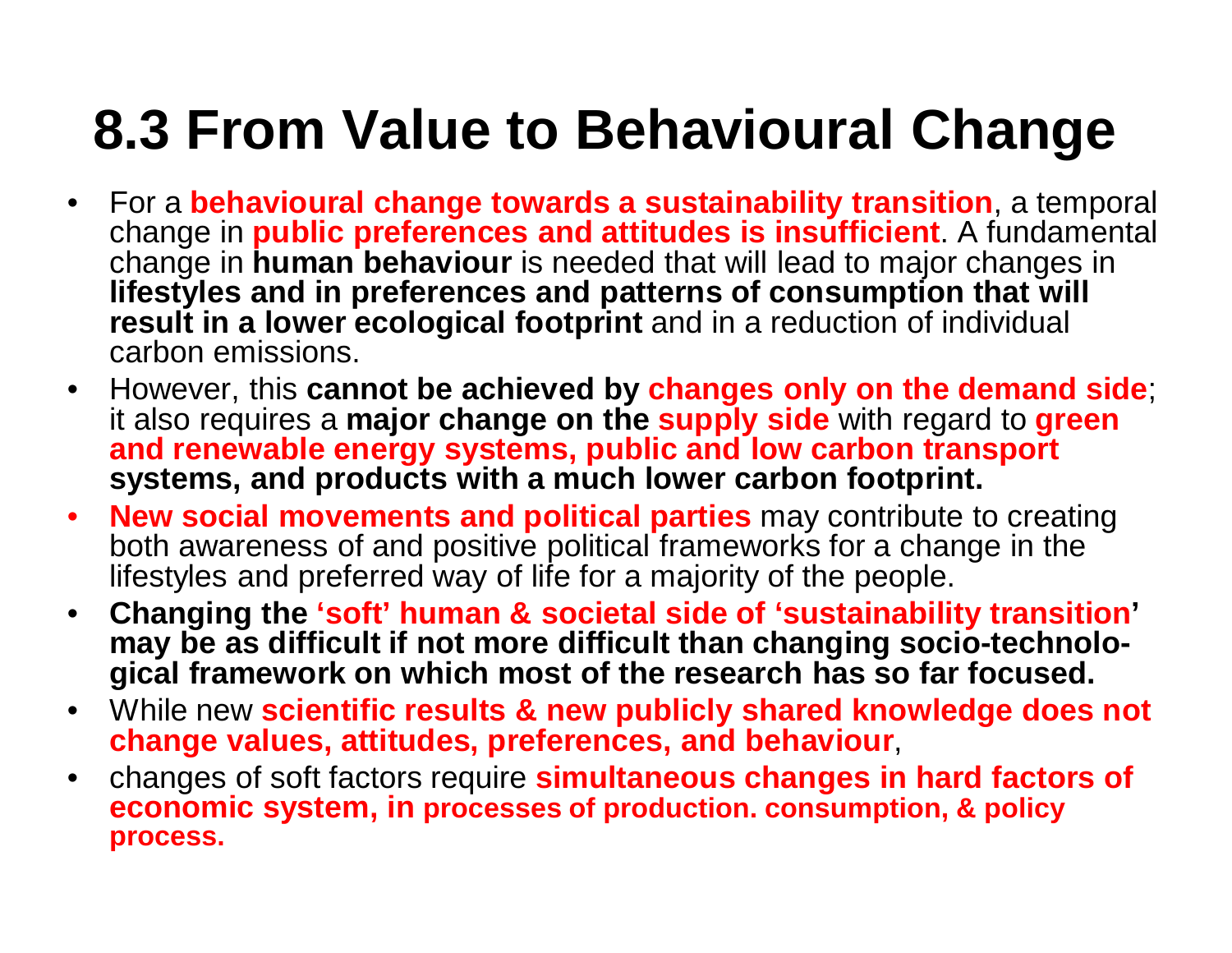# **9. Economic Dimension of ST**

- **Energy sector: 2/3 of GHG emissions, changes in land use (deforestation & agriculture): 1/4 of GHG emissions. WBGU (2011: 109) has argued that:**
- Fundamental **changes in the technological development paths of all countries are necessary** in order to provide the chance of achieving elemental development goals like access to food, clean water, basic health care, or poverty reduction, to the 50% of the population so far denied this chance, whilst remaining within the planetary boundaries. …
- Central elements of the transformation into a sustainable and **climate-friendly society are the comprehensive decarbonization of the energy system**, as well as significant **energy efficiency improvements**, particularly **in end-use efficiency**.
- The **determined realization of a climate compatible development path** is possible. … These include … **facilitating economic development through universal access to safe and modern energy, improving long-term supply security, and a de-escalation of international conflicts with regard to energy resources**, positive effects on employment in structurally weak regions, and the reduction of many of the current systems' negative effects on the environment …
- **Building the transformation-relevant technology and infrastructure requires substantial investments, and the development of new financing concepts and business models for energy services.** In the long run ... these initial investments will be more than compensated by … **reduced fuel and security costs, less damage to the environment, and avoidance of costs associated with adapting to climate change, and with the consequences of climate change** (WBGU 2011: 109).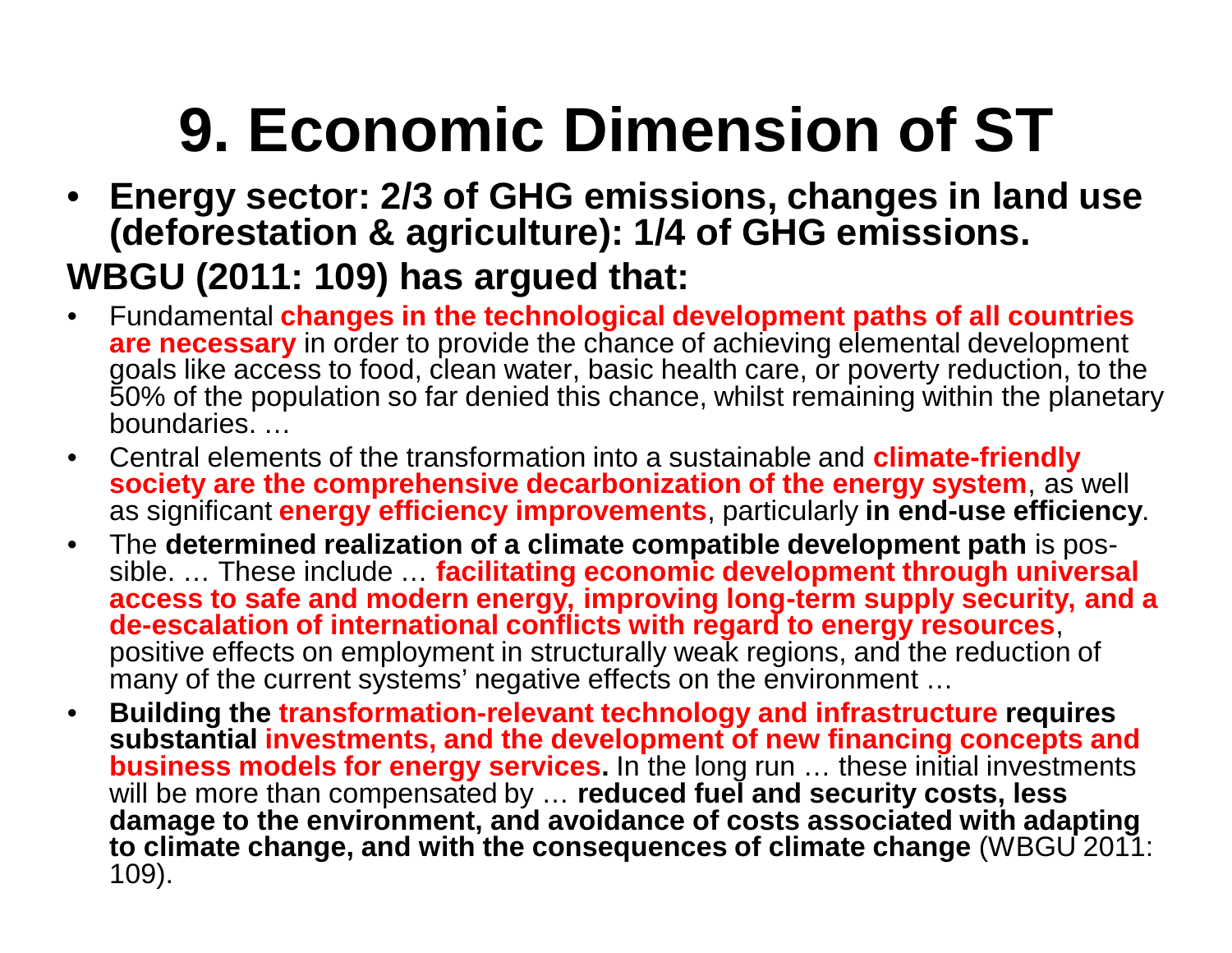# **9.1 IPCC SRREN Report (2011)**

- According to the IPCC's (2011) **Special Report on Renewable Energy Sources and Climate Change Mitigation (SRREN)** and the WBGU's (2011: 119) assessment, "**the sustainable potential of renewable energies is fundamentally sufficient to provide the world with energy".**
- **According to IPCC's Summary for Policymakers (2011: 15):** 
	- **"There are multiple pathways for increasing the shares of RE across all end-use sectors."**
	- **This applies specifically to the transport, building, and agricultural sectors and requires long-term integration efforts including investment in enabling infrastructure; modification of institutional and governance frameworks; attention to social aspects, markets and planning; and capacity building in anticipation of RE growth.**
	- Furthermore, integration of less mature technologies, including biofuels produced through new processes (also called advanced biofuels or nextgeneration biofuels), **fuels generated from solar energy, solar cooling, ocean energy technologies, fuel cells and electric vehicles,**  will require continuing investments in research, development and **demonstration (RD&D), capacity building and other supporting measures.**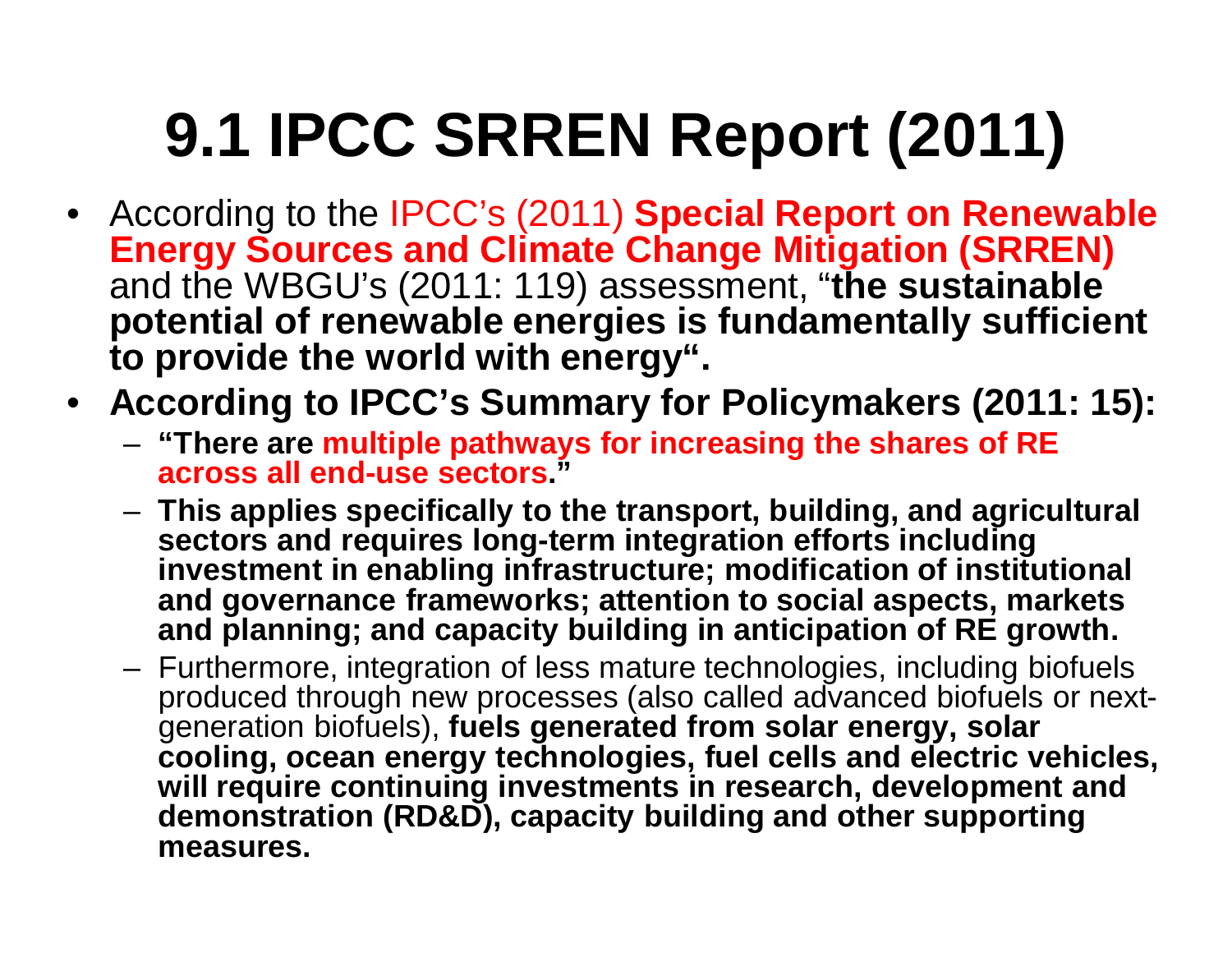# **9.2. ST of other Economic Sectors**

- Besides the fundamental transformation of the energy sector, the WBGU Report (2011) proposed **an intensification of policies of sustainable production and consumption and major initiatives in buildings, living, and land use planning, in mobility and communication, and in food;**
- these will require both **climate-compatible agricultural management and a change in dietary habits**.
- Initiating & intensifying the move towards a low-carbon society and economy requires major investments & new and additional financial resources, such as **phasing out fossil energy and agricultural subsidies, taxation of international transport and international financial transactions, and development assistance and financing via the carbon market**.
- Besides the **decarbonization of world economy**, "**overcoming energy poverty**" and "to provide universal access to modern, clean and safe energy in the form of electricity or gaseous energy carriers by 2030" together present the second major challenge for a sustainable energy transition.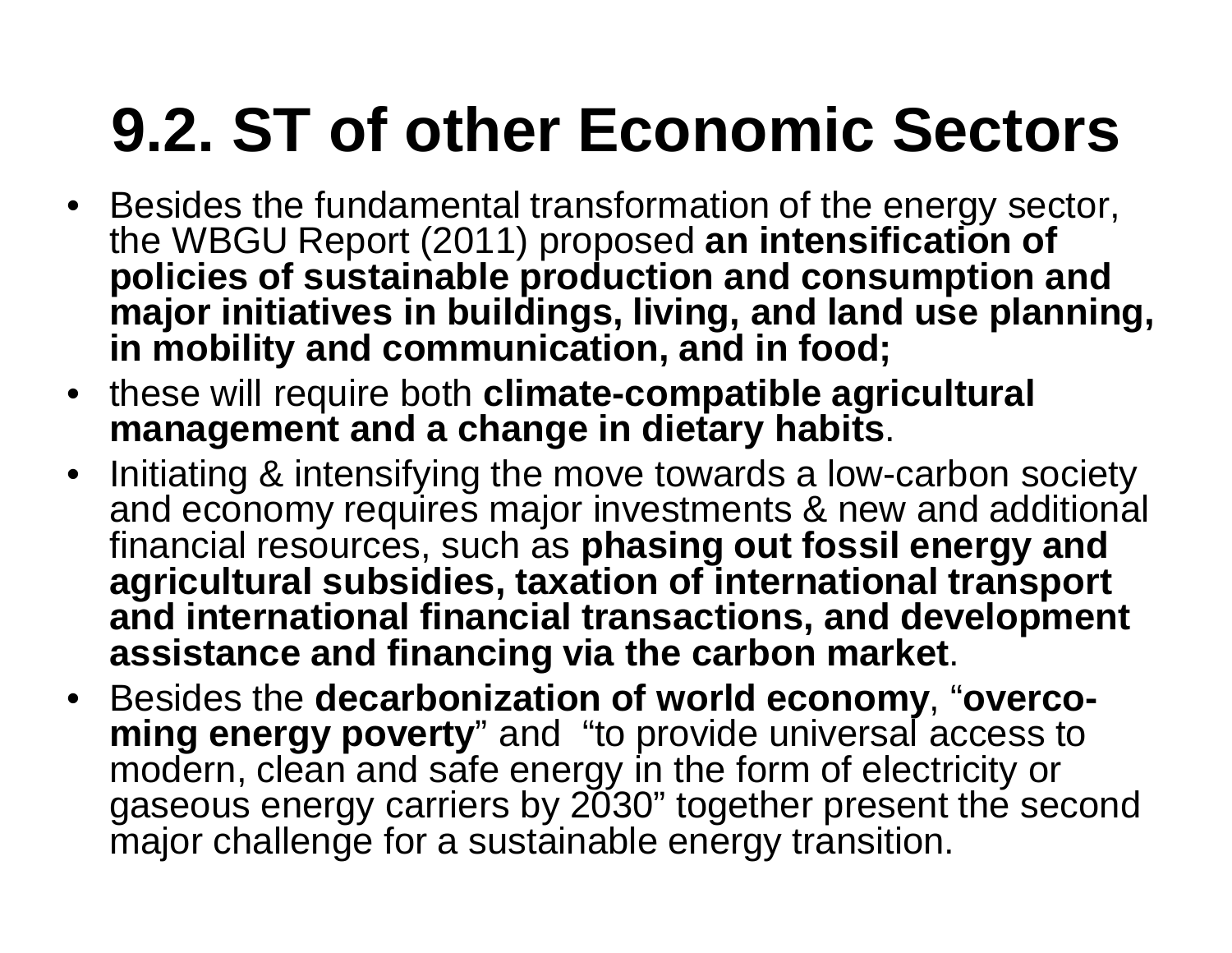#### **9.3. Sustainable Transformation of Cities**

- Initiating **sustainable transformation in cities** with the highest energy growth potential can become a major force of innovation and investment in new infrastructure. This **requires new governance actors** (Corfee-Morlot et al. 2009) who can reduce traffic by a "spatial integration of urban functions", thus "achieving a high quality of life for inhabitants".
- Further, **"energy infrastructure integration** (CHP technology, heating & cooling systems, smartgrids, electromobility, etc.) can benefit considerably from the spatial density" (WBGU 2011).
- While **"land-use systems cannot become completely emissions-free",** nevertheless "a significant contribution from land use" is needed, including "stopping deforestation and switching to sustainable forest management, as well as the promotion of climate-friendly agriculture and dietary habits" (WBGU 2011:173).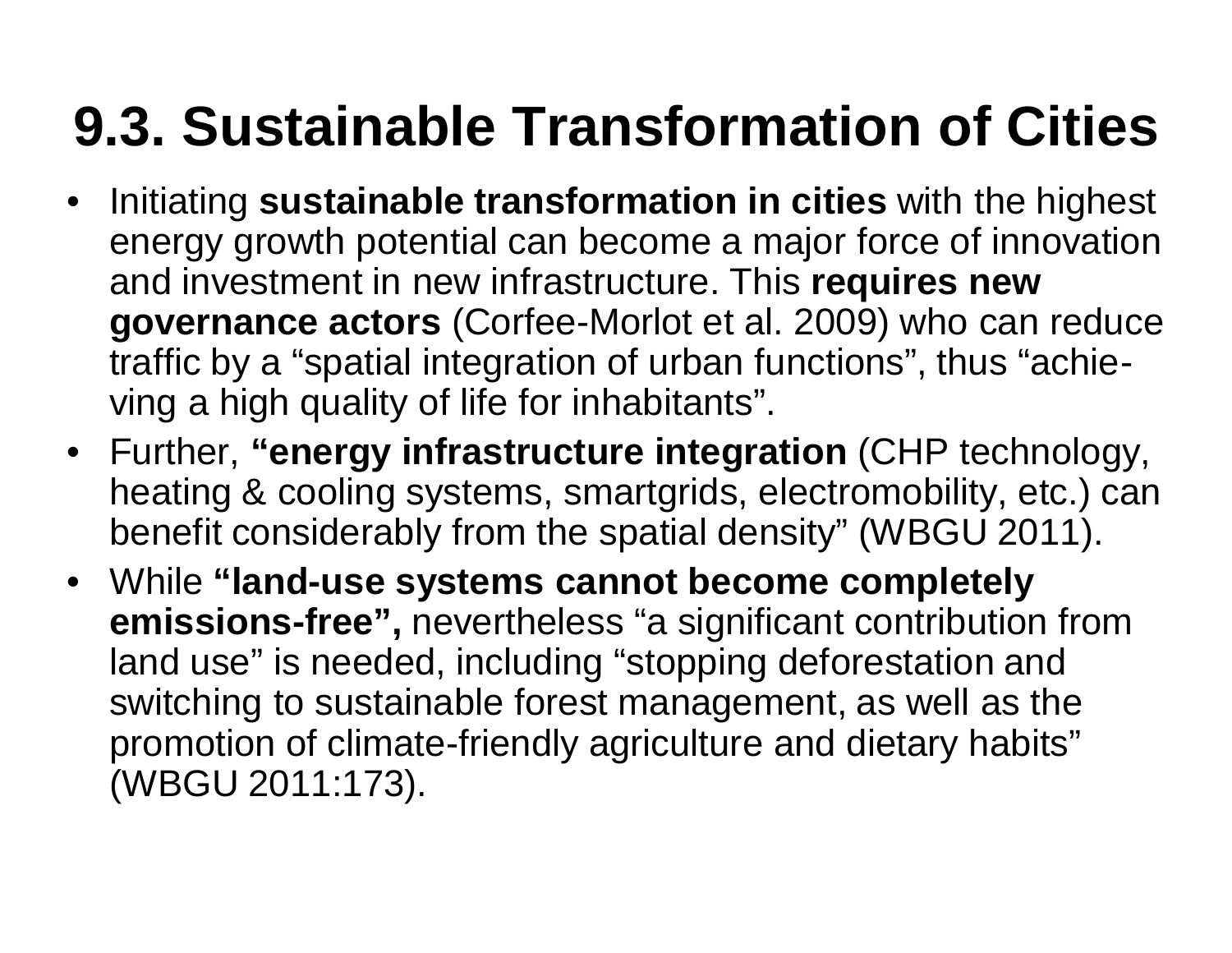# **10. Political Dimension of ST**

- **Political dimension of 'ST' was extensively discussed & many approaches, analysis, & proposals were made**
- **Grin (2010: 223)** suggested that the transition to sustainable development can **no longer rely on centralized government institutions of political administrative steering**, given the "more prominent role of the interactions between the state, market, and society".
- **Grin argued that a governance perspective "allows us to consider transition management, strategic niche management and interrelated processes in the real world", for three reasons:**
	- First, it contributes to the *historical contextualization of the transition* towards a sustainable society in late modernity. …
	- Second, a **governance perspective emphasizes not only the nature of transitions** as profound changes in both established patterns of action and the structure in which they are embedded, but also how these changes in practices and structure in a particular domain are influenced by long-term, societal trends exogenous to that domain. …
	- **Transforming established patterns of action and their structural context is bound to run into resistance and inertia.** … This suggests a third positive feature of a governance perspective: it pays attention to dealing with the politics intrinsic to transitions and systems innovation.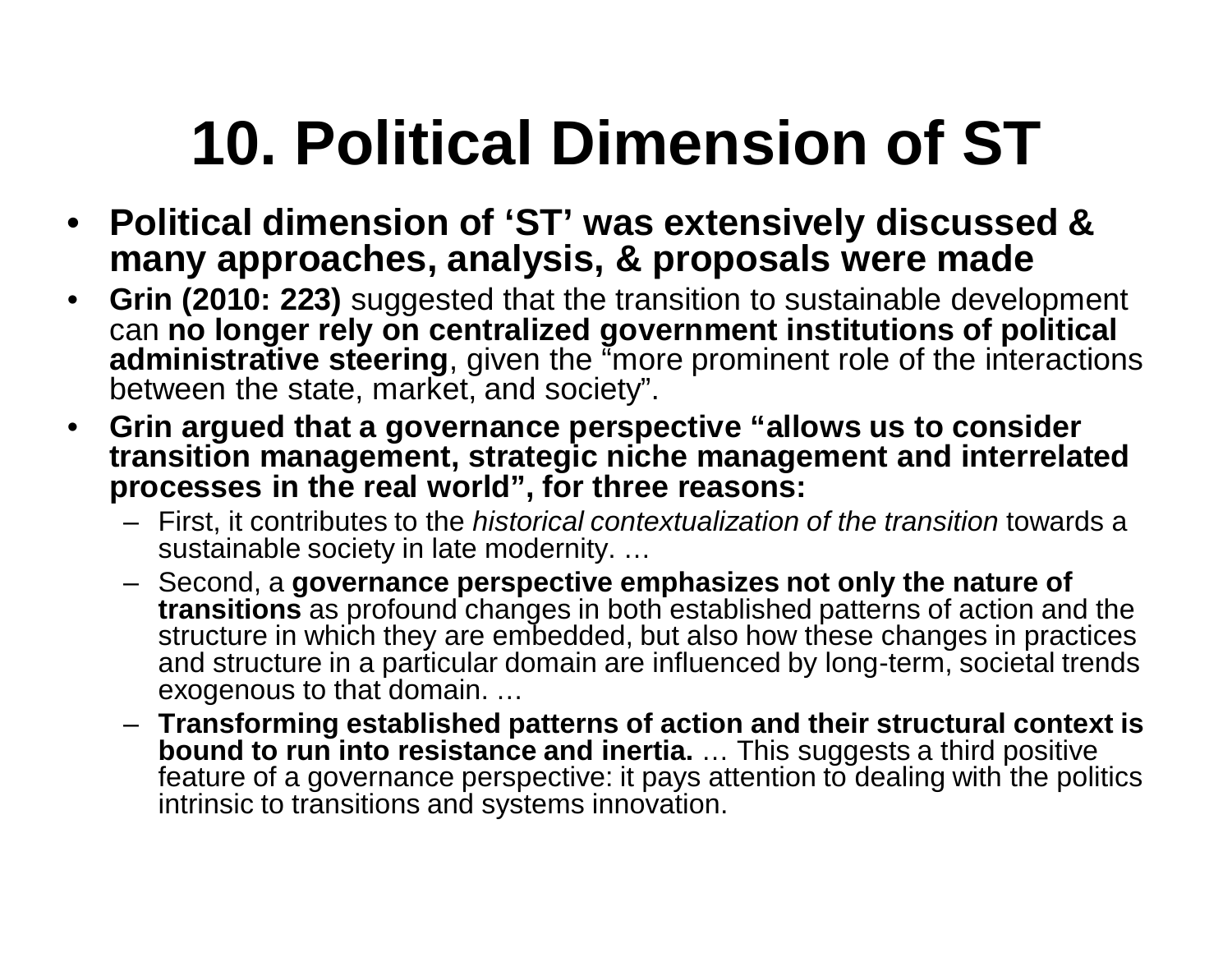# **10.1. Political Dimension of ST**

- **Focusing primarily on structural change in innovative systems, Coenen & Truffer (2012: 6) argued in ST research**
- **explorative scenarios, experimentation and learning … constitute important elements in specific policy programs**.
- reflexive policy framework that built on work of **Constructive Technology Assessment** has become known as **Strategic Niche Management.** …
- Other contributions have worked **out foresight based scenario methods** to identify **potential development trajectories for entire countries, sectors, technological fields or firm level strategic planning processes**
- A more encompassing policy framework has later been developed in the Netherlands as **Transition Management**, … comprises five main elements:
	- (1) Establishing a **transition arena** (i.e. a broad constituency of representatives from industry, politics, and society that accompany the ongoing planning and implementation process),
	- (2) developing a **vision of a future sustainable sector structure**,
	- (3) identifying **pathways towards these future states** by means of backcasting methods,
	- (4) setting up **experiments for particularly interesting development options**
	- (5) **monitoring, evaluation and revisions**.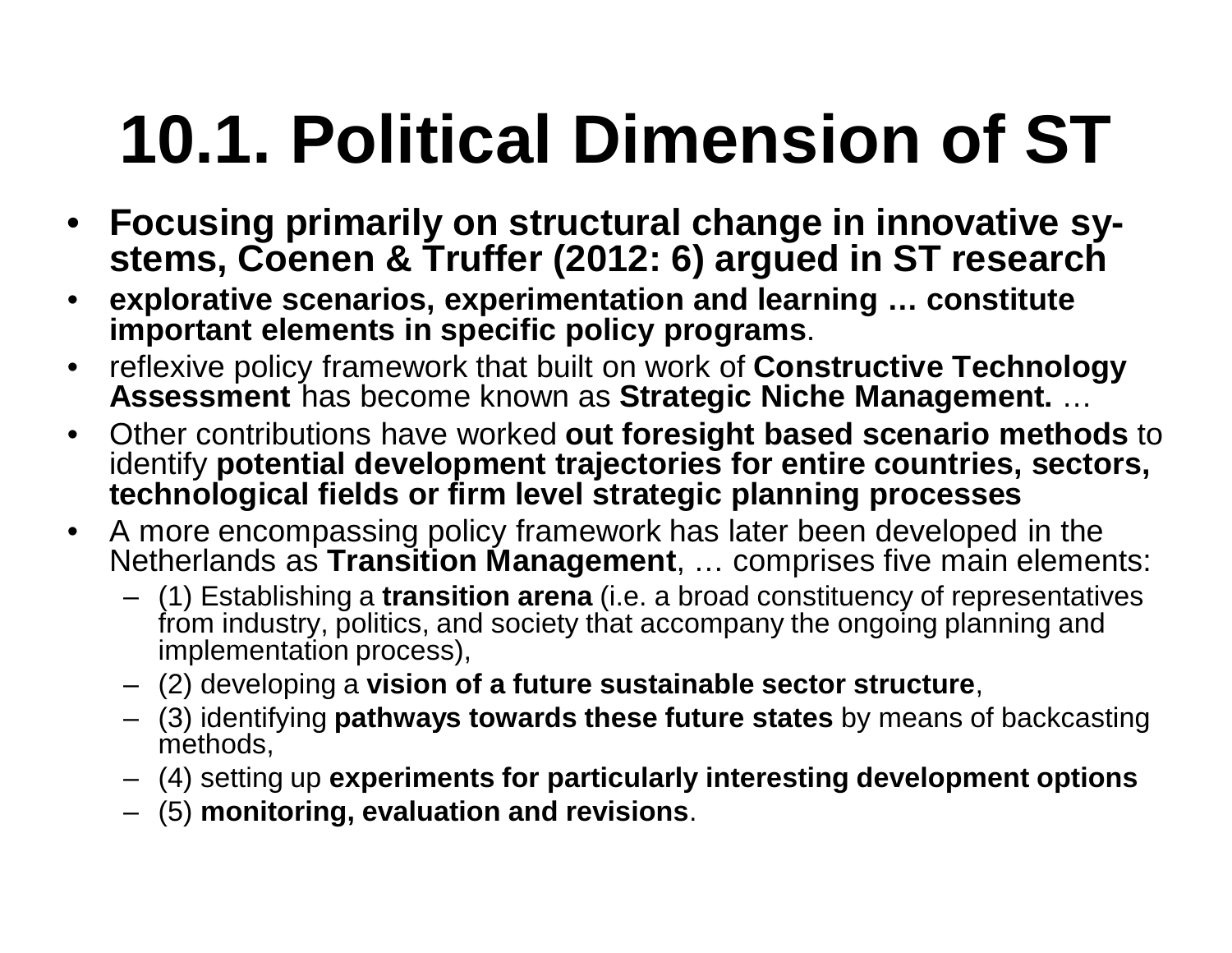#### **10.2. Studies on the Political Dimension of ST**

- Studies by **Grin (2010) and in 't Veld (2011**) link the intensive scientific debate on global environmental & climate governance to process of ST.
- From a US perspective, John C. Dernbach (2008) discussed legal aspects of the process of "Navigating the U.S. Transition to Sustainability"
- Several studies addressed the governance aspects and perspectives of sustainability transition (Loorbach 2007), and governance aspects have also been discussed prior to the Rio+20 summit.
- But hardly any proposals regarding international governance for ST, e.g. the upgrading of UNEP from a programme to a specialized agency, were adopted in the outcome document in Rio in June 2012.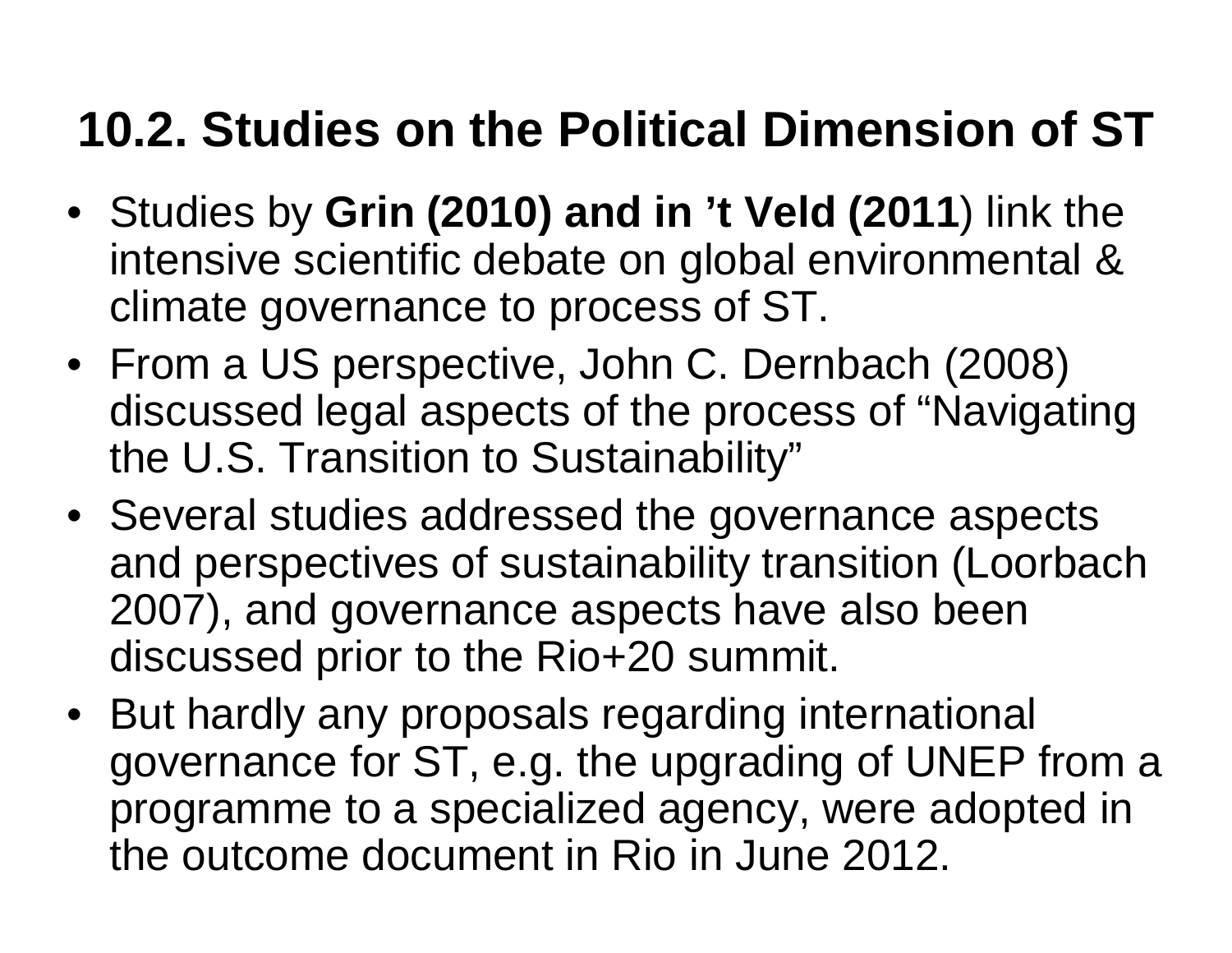# **11. Cultural Dimension of ST**

- While many studies on ST have focused on issues of technological innovation in relevant industrial sectors, especially on energy, and on governance aspects, the societal and cultural dimension has been less prominent.
- In the social and political sciences there has been an intensive debate on postmodern values and value changes and on the changers of attitudes and preferences towards sustainability .
- The WBGU used values as "a shared perception of something worth striving for", where cultural values refer "to something that has evolved socio-culturally, something that exists independent of individuals". It stated that "attitudes relate to certain objects, people (groups), ideas, and ideologies, or specific situations".
- In contrast to short-term intentions and long-term value systems, attitudes "represent evaluations and action tendencies with regard to attitude objects, and are usually stable over the medium-term", while opinions are understood as "verbalizations of attitudes and values".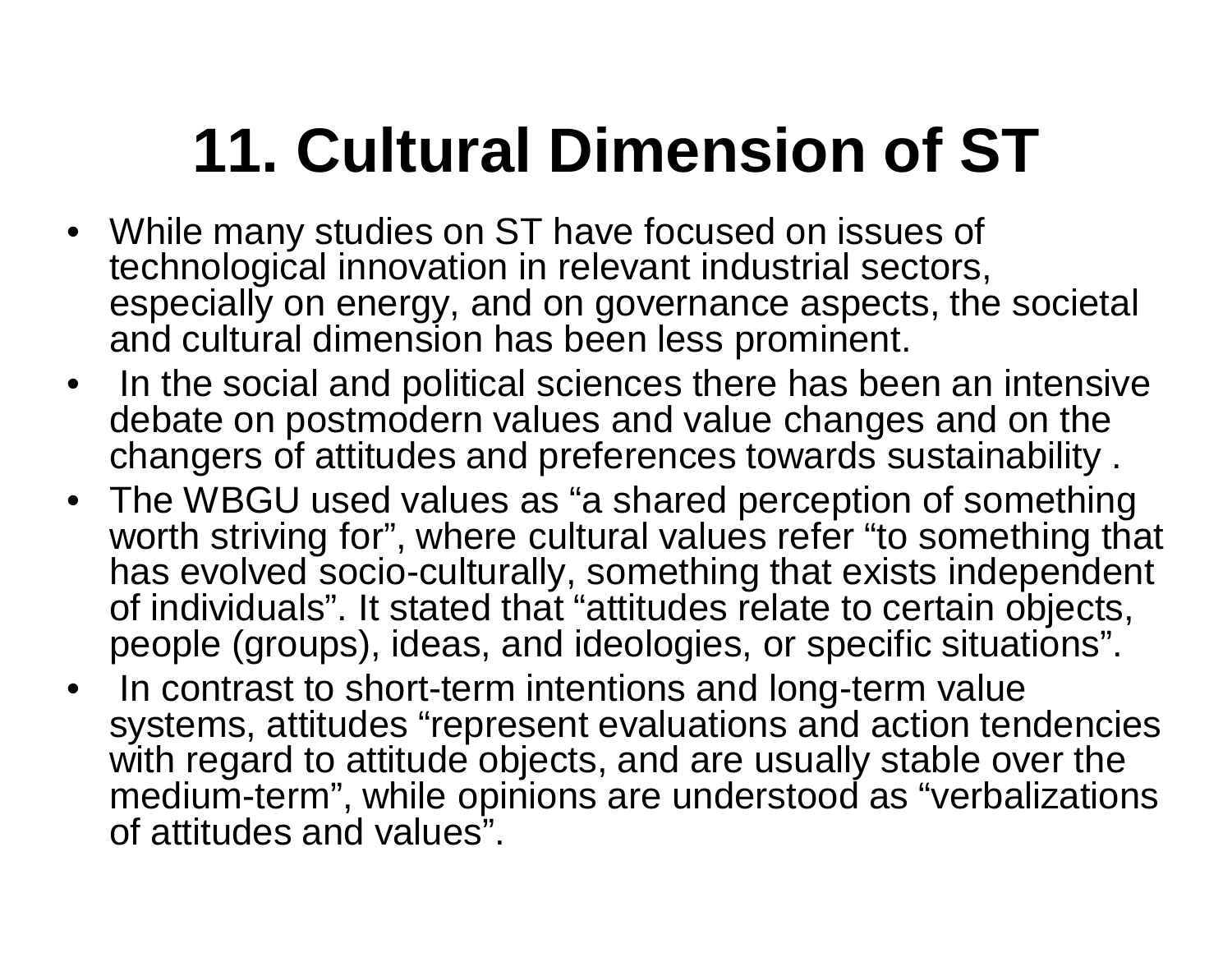#### **11.1. Studies on Cultural Dimension of ST**

- The **WBGU** (2011: 77) argued, based on Leiserowitz et al. (2006), that there are **various barriers that prevent "value systems from impacting on behavior**, at both individual and social or structural level" and that a change in behaviour requires "a material and cognitive basis".
- A transition towards sustainability is structurally constrained by the **prevailing path dependence** and the extensive highcarbon infrastructure and its political and electoral influence on decision-makers in parliaments and in the executive sector.
- **Analysis of the so-called soft aspects of sustainability transition, e.g. of the constraints, obstacles, and barriers to changes in opinion, attitudes, value systems and behavior, requires the expertise of sociologists, social psychologists, and anthropologists, but it also needs political scientists who can analyse cognitive perceptual and evaluative barriers created by the established traditional world views of scientists and the mindsets of policymakers**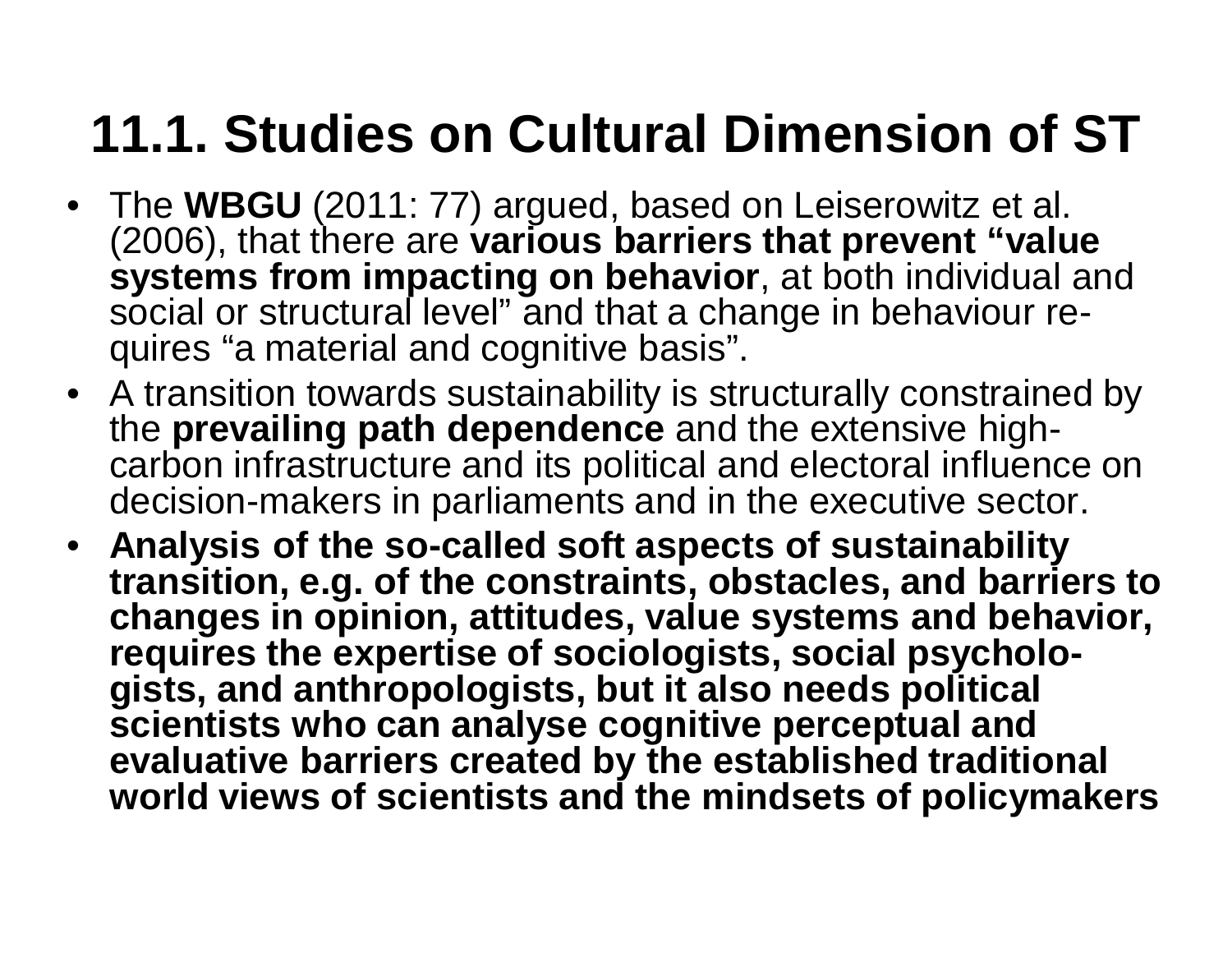#### **12. Addressing Obstacles to ST: Overcoming Old Mindsets & World Views**

- Oswald Spring and Brauch (argued that in the Anthropocene humankind is confronted with opposite ideal-type visions:
	- Business-as-usual in a Hobbesian world where economic and strategic interests and behaviour prevail, leading to a major crisis for humankind in inter-state relations that will destroy the Earth as the habitat for humans and ecosystems and put the survival of the vulnerable at risk (see the 'market first' and 'security first' scenarios of UNEP 2007).
	- The need for a transformation of global cultural, environmental, economic (productive and consumptive patterns), and political (with regard to human and interstate) relations (see the 'sustainability first' scenario of UNEP 2007).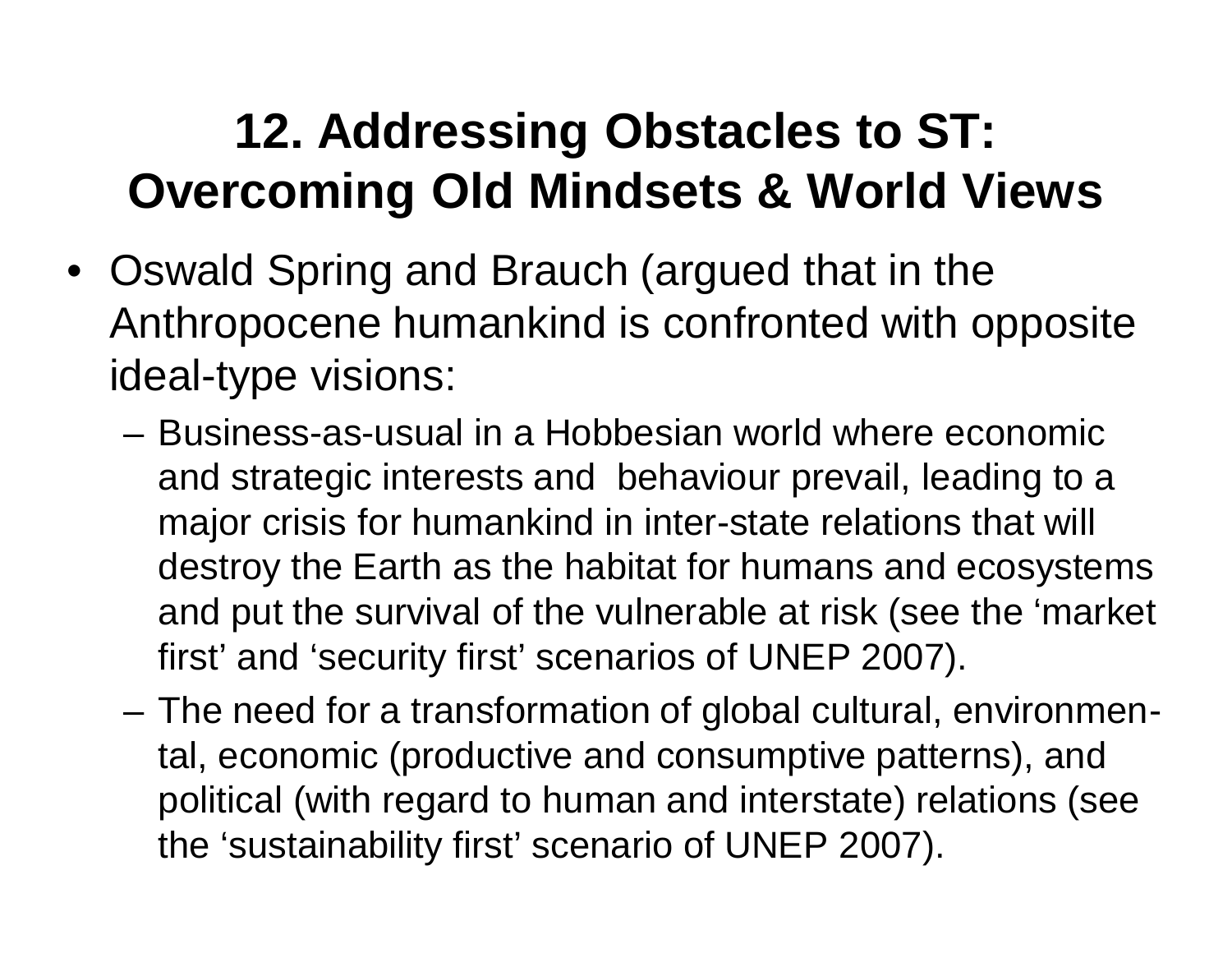## **12.1 Alternative Visions & Strategies**

- **Both visions refer to totally different strategies for coping with GEC:**
	- In the first vision of **business-as-usual,** Cornucopian perspectives predominate that suggest primarily market mechanisms, technical fixes, and the defence of economic, strategic and national interests by adaptation strategies that are in the interests of OECD countries.
	- In the alternative vision of a **comprehensive transformation, a sustainable perspective** has to be implemented and developed into effective new strategies and policies with different goals and using different means, based on global equity and social justice.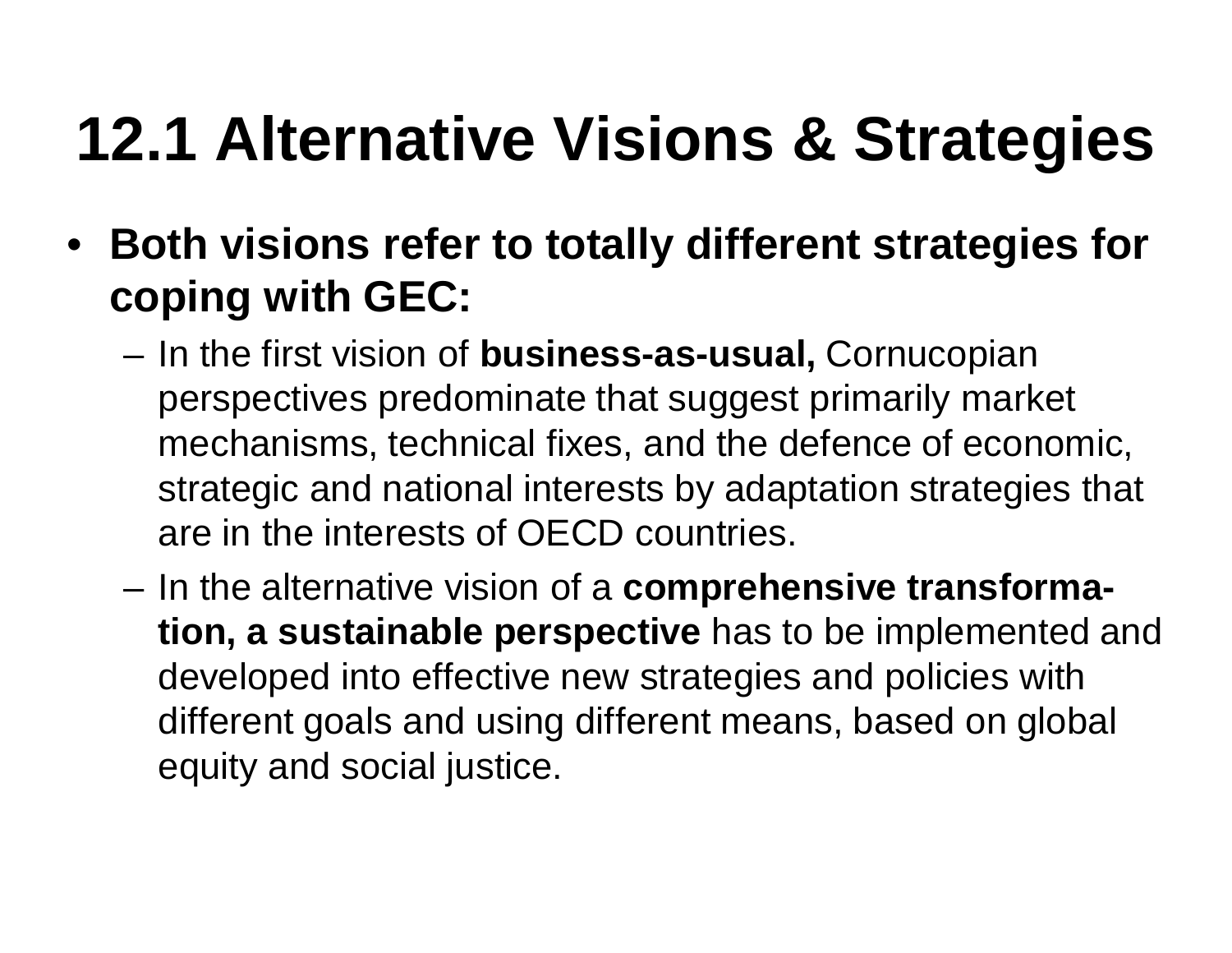# **12.2. Consequences of Both Visions**

- The consequences of both opposing scientific visions and the competing policy perspectives are:
	- **The vision of business-as-usual** with minimal reactive adaptation and mitigation strategies will most likely increase the probability of a '**dangerous climate change' or catastrophic GEC** with both linear and chaotic changes in the climate system and their sociopolitical consequences. This represents a high-risk approach.
	- To avoid these consequences the **alternative vision and sustainability perspective requires a change in culture (thinking on the human-nature interface), world views (thinking on systems of rule, e.g. democracy vs. autocracy, and on domestic priorities and policies, as well as on interstate relations in the world), mindsets** (strategic perspectives of policymakers), and **new forms of national and global governance.**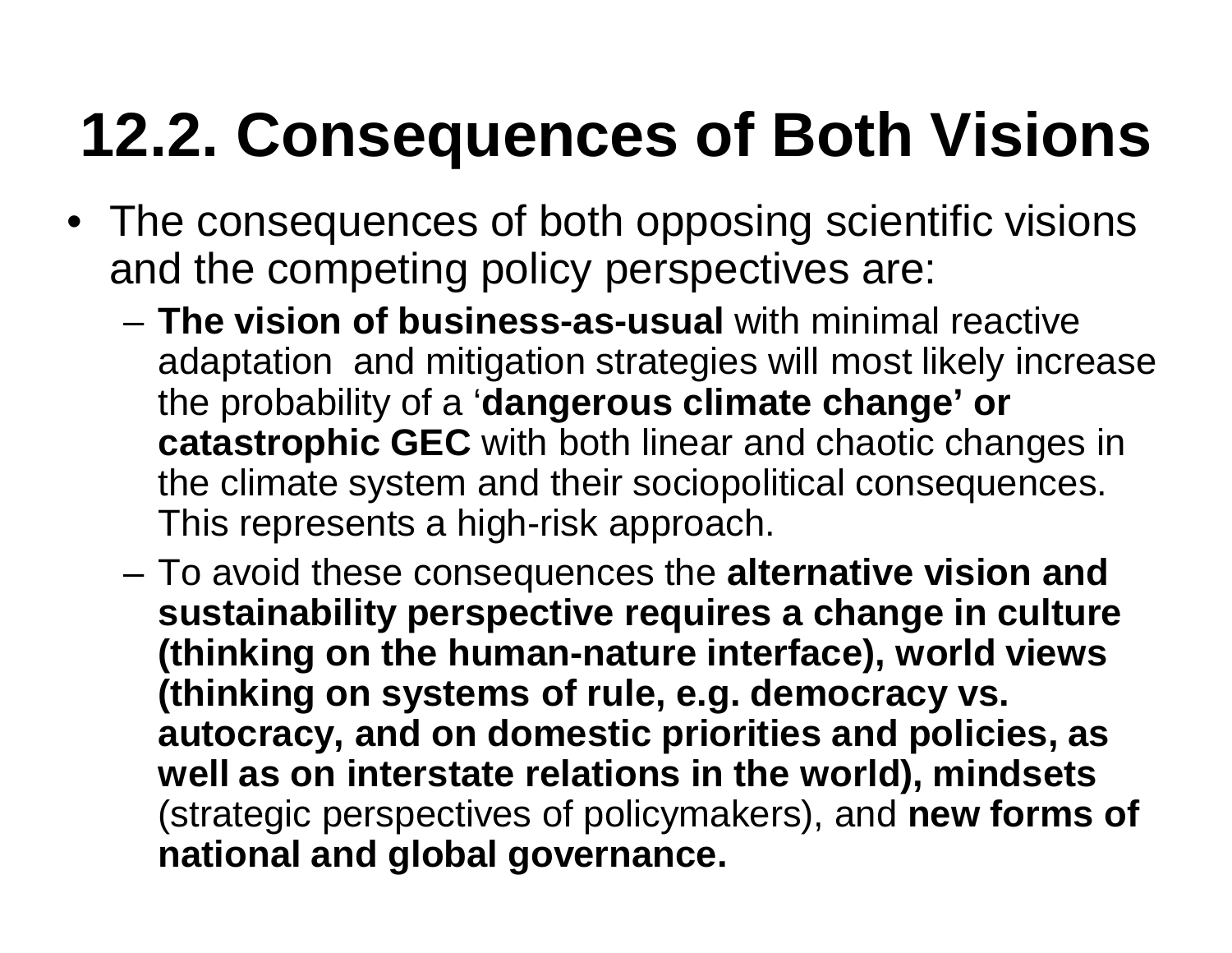### **12.3 Alternative Vision**

- This alternative vision refers to the need for a "**new paradigm for global sustainability"** and for a **"transition to [a] much more sustainable global society" aimed at peace, freedom, material well-being, and environmental health**.
- **Changes in technology and management systems** alone will not be sufficient, but "**significant changes in governance, institutions and value systems**" are needed, resulting in a fourth major transformation following "the stone age, early civilization and the modern era".
- These **alternative strategies should be "more integrated, more long-term in outlook, more attuned to the natural dynamics of the Earth System and more visionary".**
- These many changes suggested by natural scientists require a '**Fourth Sustainability Revolution**'.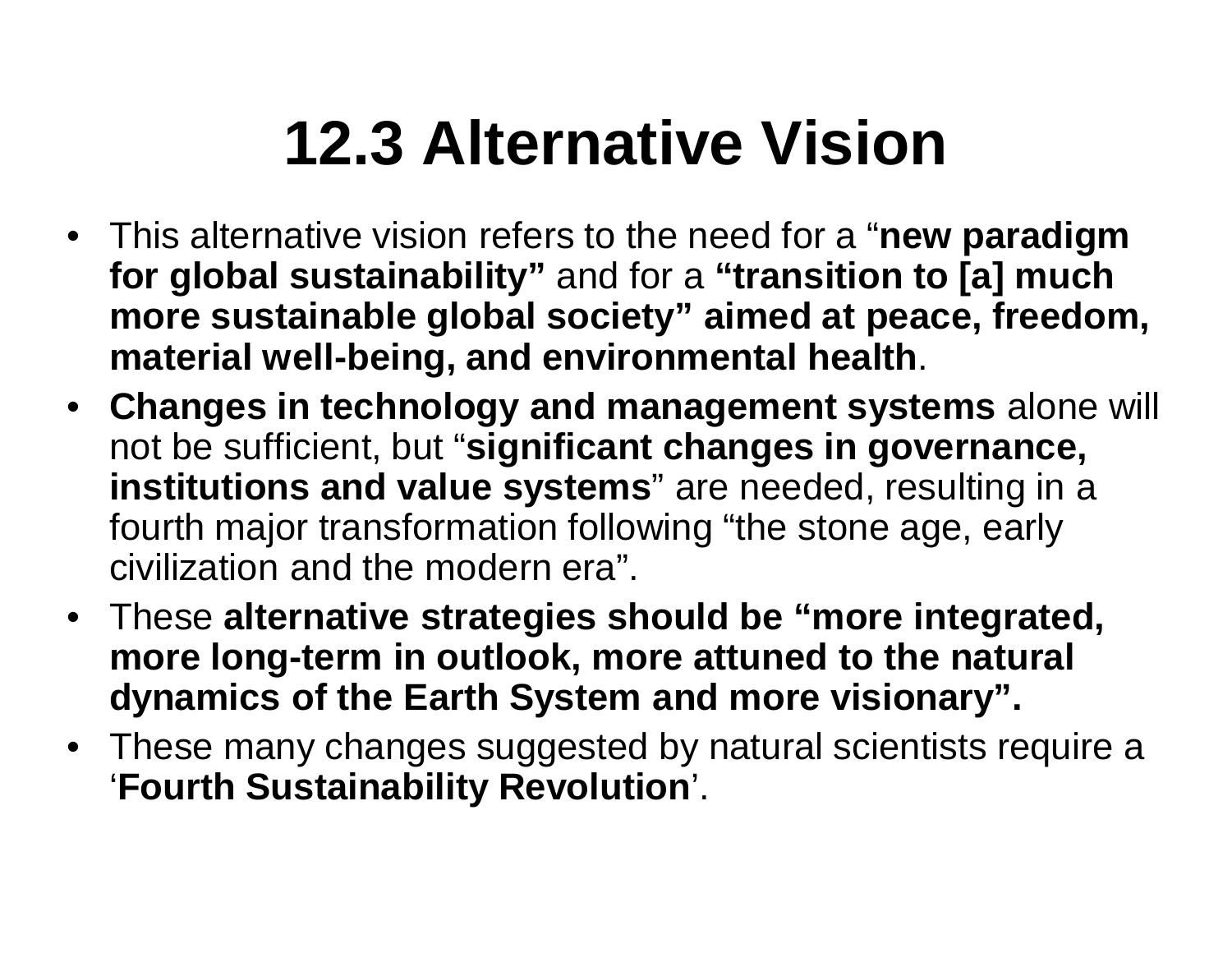### **12.4. Three Obstacles**

#### **Results of Business as Usual: The Climate Paradox**

• I argue that Canada, USA, Japan and rapidly industrializing threshold countries (G-20), who account for more than eighty per cent of GHG emissions, have faced a climate paradox due to their inability or lack of political will to implement their legal commitments or policy declarations. However, the different performance of the climate laggards and the of new climate change leaders show that it is not the 'system of rule') but rather the different political cultures in Europe and in North America that have influenced different policy performance.

#### **Neo-Malthusian Dead End: Securitization to Militarization**

• Hobbesian pessimists, concerned about the national security implications of global environmental and climate change that are being interpreted by the dominant realist policy mindset, have used this argument to adjust their force structure and military means to be able to cope with these major challenges. From this, primarily US-focused, national security perspective on climate change, the securitization of the impacts of climate change as a force multiplier may result in militarization.

#### **The Cornucopian Dead End of Geo-engineering**

• From the opposite 'Cornucopian' perspective, the solution to the challenges posed by global environmental and climate change may be technical fixes that have been offered by those who call for macro-scale projects of geoengineering.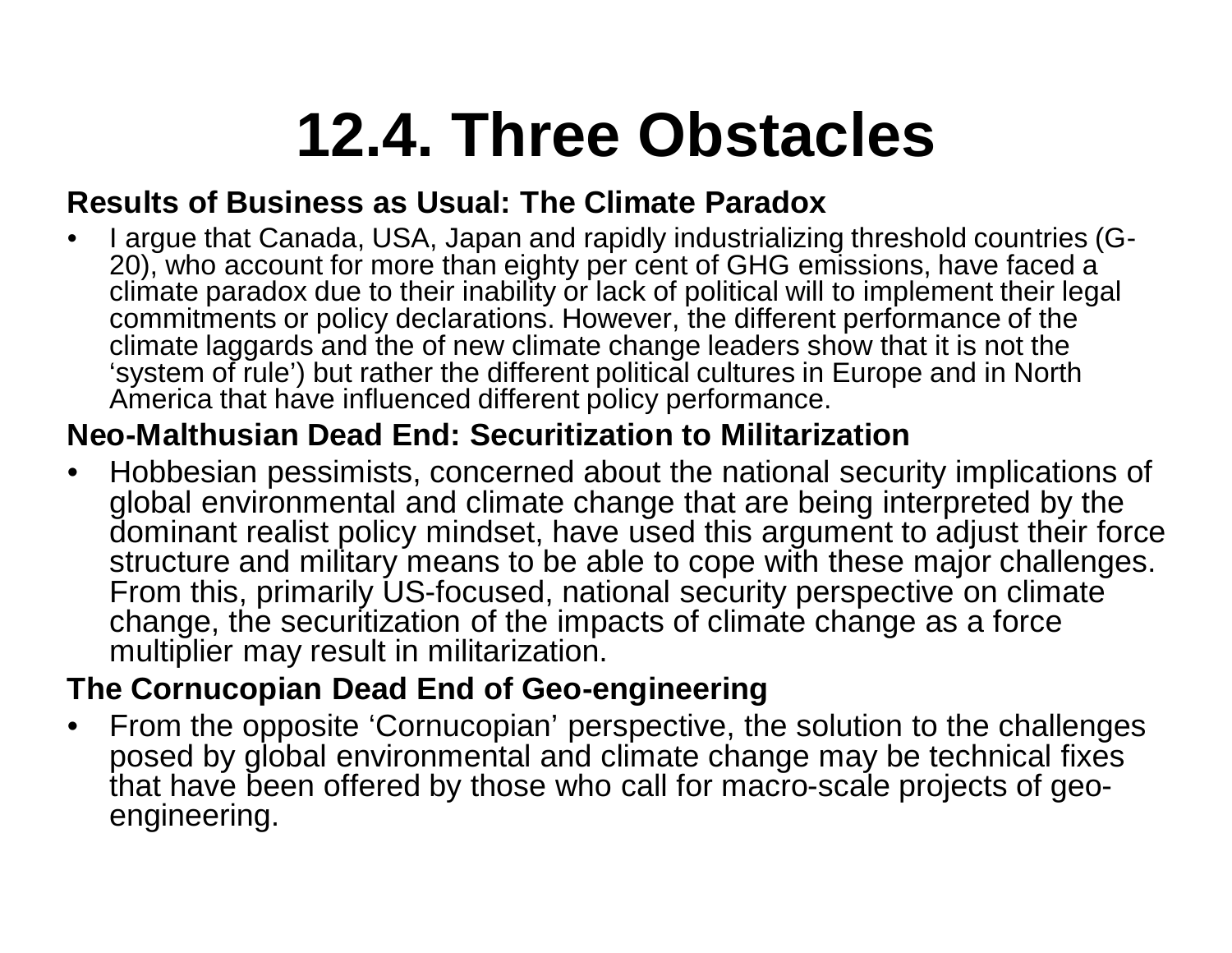## **12.5 Towards a Sustainable Transition with Sustainable Peace**

- The prevailing **policy mindset** that favoured policy solutions based on 'business as usual" resulted in a **climate paradox** and in a comprehensive paralysis of global multilateral environmental governance, at Copenhagen (2009), Cancun (2010), Durban (2012), and in Rio de Janeiro (2012).
- The **narrow neo-Malthusian national security perspective** on the security implications of climate change may result in **militarization**, while the **Cornucopian perspective believes that market mechanisms & technical fixes could cope with the impacts of anthropogenic climate change**.